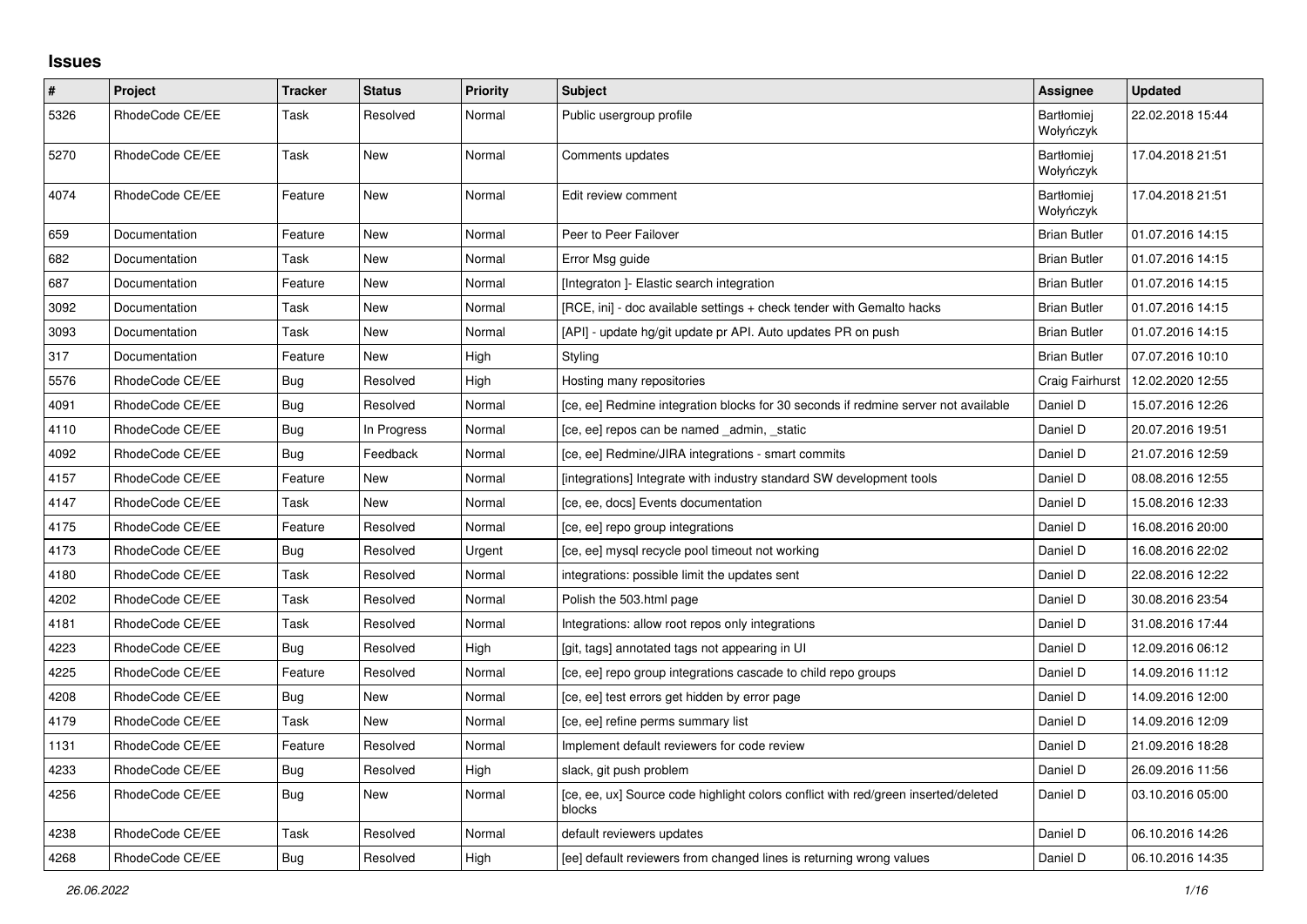| $\vert$ # | Project         | <b>Tracker</b> | <b>Status</b> | Priority | <b>Subject</b>                                                                                                       | <b>Assignee</b>      | <b>Updated</b>                   |
|-----------|-----------------|----------------|---------------|----------|----------------------------------------------------------------------------------------------------------------------|----------------------|----------------------------------|
| 4267      | RhodeCode CE/EE | Feature        | Resolved      | Normal   | [ce, ee] jira tracker integration wildcard project key support                                                       | Daniel D             | 10.10.2016 20:13                 |
| 4278      | RhodeCode CE/EE | Bug            | Resolved      | Normal   | [admin] Clicking the save button in admin -> settings -> issue tracker leads to<br>exception if no patterns entered. | Daniel D             | 18.10.2016 13:38                 |
| 4289      | RhodeCode CE/EE | Task           | New           | Low      | [ce, ee] clean up pygments lexer functions + handling                                                                | Daniel D             | 21.10.2016 14:44                 |
| 4232      | RhodeCode CE/EE | Feature        | New           | Normal   | [ce, ee, pr, compare] redo diffs, support side by side diffs, html diffs                                             | Daniel D             | 25.10.2016 15:40                 |
| 4296      | RhodeCode CE/EE | Bug            | Resolved      | Normal   | [ee] Can not create pull requests with reviewers.                                                                    | Daniel D             | 07.11.2016 21:17                 |
| 4311      | RhodeCode CE/EE | Task           | Resolved      | Normal   | Diffs feedback                                                                                                       | Daniel D             | 26.11.2016 14:10                 |
| 4259      | RhodeCode CE/EE | Task           | Resolved      | Low      | Events, create post-create-user event                                                                                | Daniel D             | 30.01.2017 20:11                 |
| 4288      | RhodeCode CE/EE | Task           | Resolved      | Normal   | [ce, ee] unify controllers that use diffs                                                                            | Daniel D             | 02.08.2017 11:41                 |
| 4197      | RhodeCode CE/EE | Task           | New           | Normal   | [ce, ee] get list of users with their permissions to a repository                                                    | Daniel D             | 22.09.2017 10:30                 |
| 4246      | RhodeCode CE/EE | Task           | <b>New</b>    | Normal   | [ce, ee, vcs, git] add tests for annotated git tags                                                                  | Daniel D             | 13.02.2018 18:03                 |
| 4120      | RhodeCode CE/EE | Task           | <b>New</b>    | Normal   | [ce] replace get repo nodes api                                                                                      | Daniel D             | 17.04.2018 21:49                 |
| 5579      | RhodeCode CE/EE | <b>Bug</b>     | Resolved      | Normal   | JS bug when a commit message can be parsed as a number                                                               | Daniel D             | 20.01.2020 10:04                 |
| 5581      | RhodeCode CE/EE | Feature        | Resolved      | Normal   | expose `send email` option in the HTTP API, for `comment commit` and<br>comment pull request                         | Daniel D             | 29.01.2020 11:46                 |
| 5604      | RhodeCode CE/EE | Bug            | Resolved      | High     | Search error on second result page                                                                                   | Daniel D             | 30.03.2020 16:01                 |
| 5602      | RhodeCode CE/EE | Feature        | Resolved      | Normal   | Copy full path only copies partial                                                                                   | Daniel D             | 30.03.2020 16:04                 |
| 5608      | RhodeCode CE/EE | Bug            | Resolved      | High     | svn+ssh user set incorrectly                                                                                         | Daniel D             | 31.03.2020 18:21                 |
| 5599      | RhodeCode CE/EE | Bug            | Resolved      | Normal   | SVN navigation to trunk fails                                                                                        | Daniel D             | 04.04.2020 11:21                 |
| 5606      | RhodeCode CE/EE | Bug            | Resolved      | High     | SVN + ssh subdirectory failure                                                                                       | Daniel D             | 09.04.2020 03:29                 |
| 5615      | RhodeCode CE/EE | Feature        | Resolved      | Normal   | Misleading message in PR diff view "File was deleted in this version"                                                | Daniel D             | 23.04.2020 17:40                 |
| 4183      | RhodeCode CE/EE | Feature        | Resolved      | Normal   | Different roles for PR reviewers                                                                                     | Daniel D             | 12.10.2020 23:13                 |
| 5610      | RhodeCode CE/EE | <b>Bug</b>     | Resolved      | Normal   | Files navigation looses the at= <name> marker</name>                                                                 | Daniel D             | 03.10.2021 23:23                 |
| 3971      | RhodeCode CE/EE | Bug            | Resolved      | Normal   | [ce, vcs] Merge requests/Pull requests failing due to rebase problem                                                 | Johannes<br>Bornhold | 19.07.2016 15:54                 |
| 4153      | RhodeCode CE/EE | Task           | Resolved      | Normal   | Optimize readme fetching by changing the system of readme detection                                                  | Johannes<br>Bornhold | 09.09.2016 10:17                 |
| 4199      | RhodeCode CE/EE | Bug            | Resolved      | High     | investigate: ongoing SSL problems when switching to 4.X from 3.X                                                     | Johannes<br>Bornhold | 15.09.2016 13:14                 |
| 4194      | RhodeCode CE/EE | Task           | Resolved      | Normal   | move svn http backend out of labs into a real VCS settings                                                           | Lisa Quatmann        | 14.09.2016 23:16                 |
| 4121      | RhodeCode CE/EE | Bug            | Resolved      | Normal   | [ce, ee] server announcement has extra margin                                                                        |                      | Lisa Quatmann   26.09.2016 14:00 |
| 4254      | RhodeCode CE/EE | <b>Bug</b>     | Resolved      | Normal   | [frontend] 500 Internal Server Error with i18n-ed pages                                                              | Lisa Quatmann        | 30.09.2016 14:38                 |
| 3488      | RhodeCode CE/EE | Bug            | Resolved      | Normal   | [frontend, styling] update icon font                                                                                 |                      | Lisa Quatmann   04.10.2016 13:27 |
| 4224      | RhodeCode CE/EE | Bug            | Resolved      | Normal   | [docs] update docs re: removing old instances when switching editions                                                |                      | Lisa Quatmann   11.10.2016 15:36 |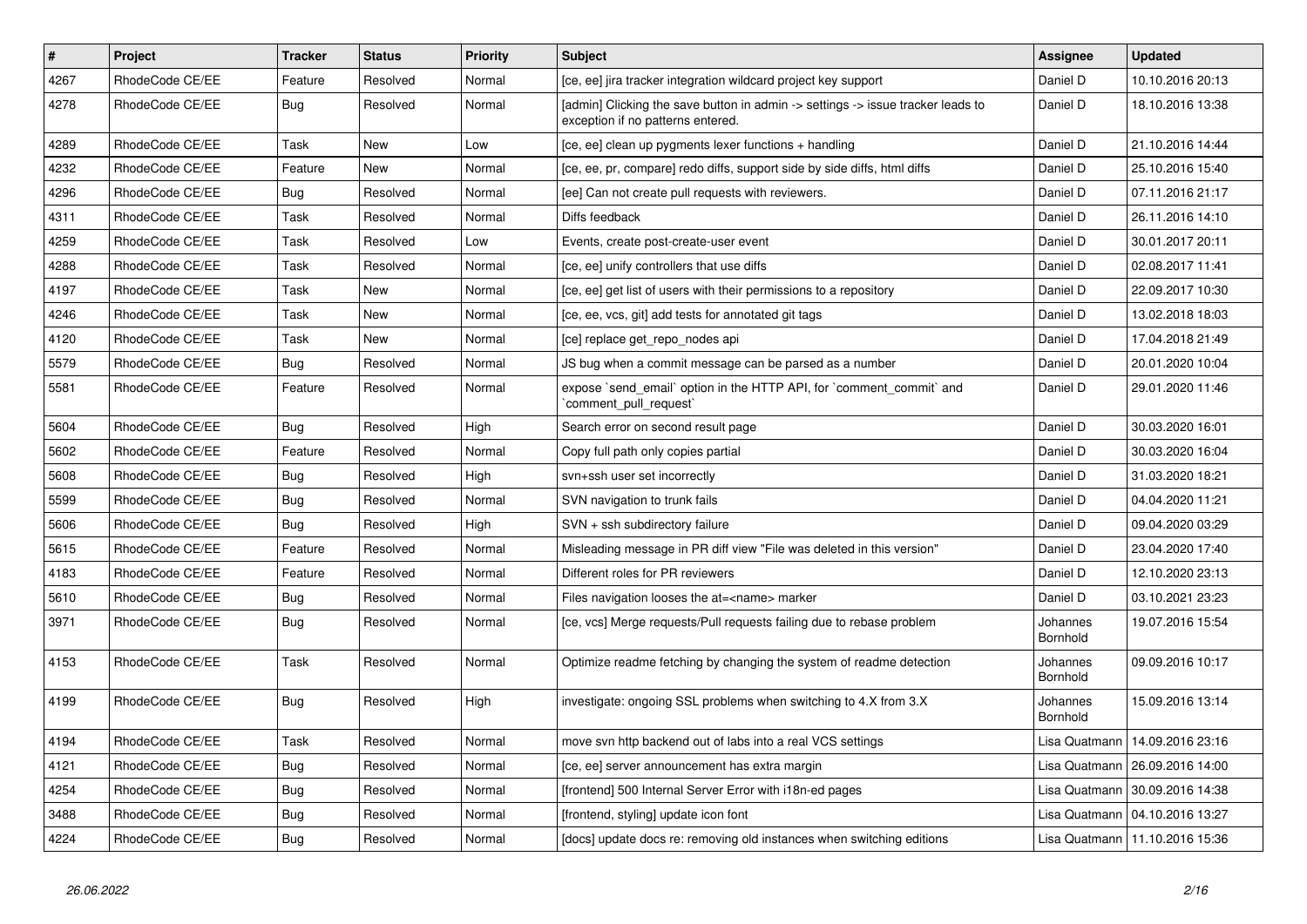| $\vert$ # | Project         | <b>Tracker</b> | <b>Status</b> | <b>Priority</b> | <b>Subject</b>                                                                        | Assignee                     | <b>Updated</b>   |
|-----------|-----------------|----------------|---------------|-----------------|---------------------------------------------------------------------------------------|------------------------------|------------------|
| 3483      | RhodeCode CE/EE | <b>Bug</b>     | <b>New</b>    | Normal          | oauth: disable 3rd party registration if RhodeCode registration is disabled           | Marcin<br>Kuzminski<br>[CTO] | 13.04.2016 12:13 |
| 3549      | RhodeCode CE/EE | <b>Bug</b>     | Resolved      | Normal          | [4.0.0 regression], file source links use last commit id instead of current commit id | Marcin<br>Kuzminski<br>[CTO] | 21.04.2016 16:10 |
| 3556      | RhodeCode CE/EE | Task           | Resolved      | Normal          | Disable and rename initial repo scan flag                                             | Marcin<br>Kuzminski<br>[CTO] | 22.04.2016 14:33 |
| 4036      | RhodeCode CE/EE | <b>Bug</b>     | Resolved      | Normal          | encrypted clone_uri can throw unicodeerror after key change                           | Marcin<br>Kuzminski<br>[CTO] | 27.06.2016 19:38 |
| 4065      | RhodeCode CE/EE | <b>Bug</b>     | Resolved      | Normal          | [ux, login] 404 on login after comment attempt                                        | Marcin<br>Kuzminski<br>[CTO] | 04.07.2016 00:40 |
| 4035      | RhodeCode CE/EE | <b>Bug</b>     | In Progress   | Normal          | failed to create whoosh index                                                         | Marcin<br>Kuzminski<br>[CTO] | 06.07.2016 00:04 |
| 3454      | RhodeCode CE/EE | Task           | Feedback      | Normal          | [ce/ee] visually differentiate the two editions                                       | Marcin<br>Kuzminski<br>[CTO] | 10.08.2016 03:30 |
| 4184      | RhodeCode CE/EE | <b>Bug</b>     | Resolved      | High            | fix content INT overflow bug                                                          | Marcin<br>Kuzminski<br>[CTO] | 23.08.2016 10:31 |
| 4213      | RhodeCode CE/EE | Feature        | New           | High            | Embed PostgreSQL database                                                             | Marcin<br>Kuzminski<br>[CTO] | 03.09.2016 23:45 |
| 4178      | RhodeCode CE/EE | Bug            | Resolved      | Normal          | RhodeCode EE OVA VM wont run on a ESX 6.0 host                                        | Marcin<br>Kuzminski<br>[CTO] | 15.09.2016 13:25 |
| 4250      | RhodeCode CE/EE | <b>Bug</b>     | Resolved      | Normal          | Adding a reviewer into existing PR doesn't set a reason.                              | Marcin<br>Kuzminski<br>[CTO] | 07.10.2016 20:05 |
| 4245      | RhodeCode CE/EE | Task           | Resolved      | Normal          | Convert control command to use http mode by default                                   | Marcin<br>Kuzminski<br>[CTO] | 14.10.2016 16:13 |
| 4281      | RhodeCode CE/EE | Task           | Resolved      | Normal          | Fix docs on To `increase database performance`                                        | Marcin<br>Kuzminski<br>[CTO] | 18.10.2016 16:39 |
| 4282      | RhodeCode CE/EE | Task           | Resolved      | Normal          | Add inode limit together with disk usage                                              | Marcin<br>Kuzminski<br>[CTO] | 19.10.2016 12:18 |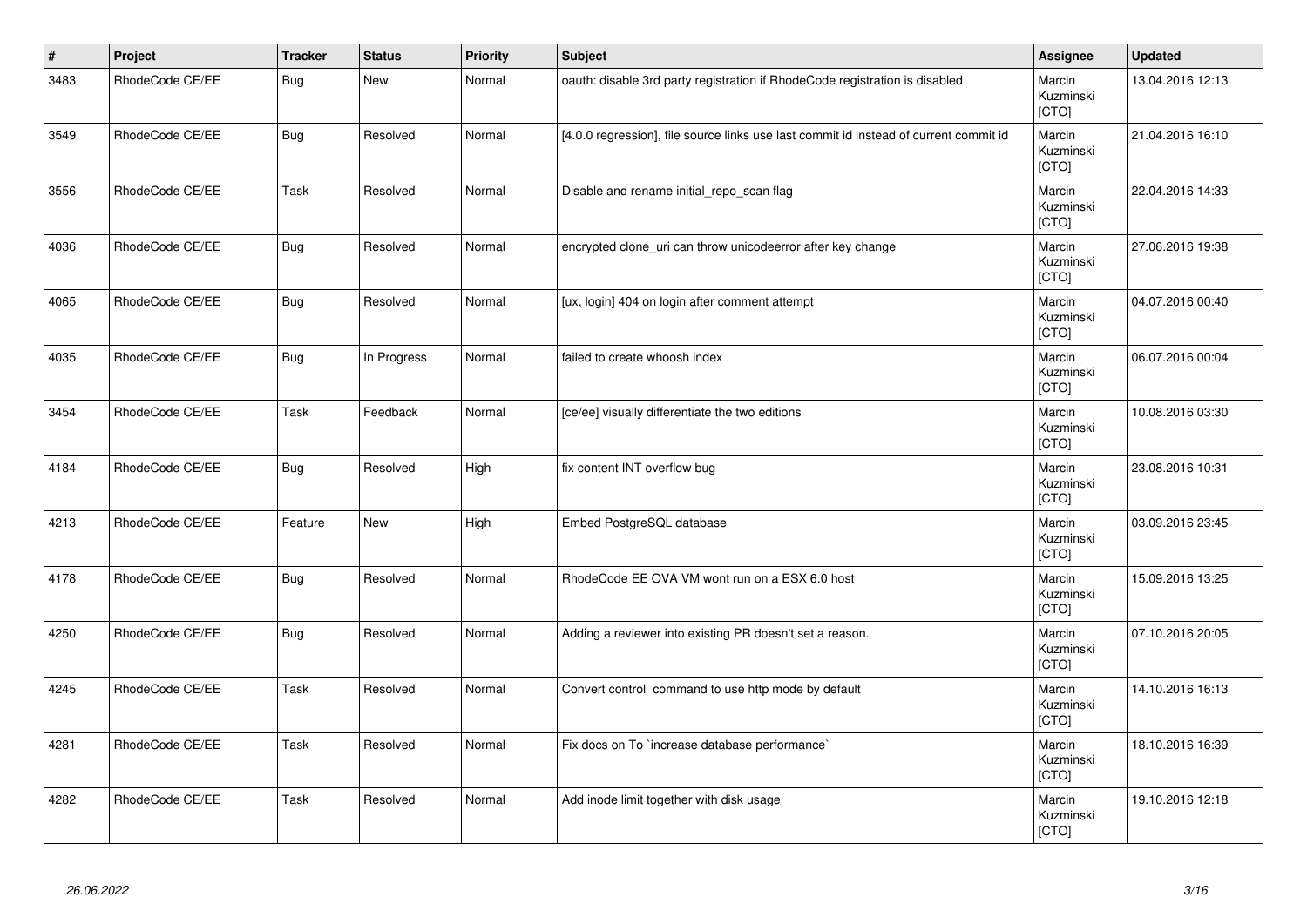| $\vert$ # | Project         | <b>Tracker</b> | <b>Status</b> | <b>Priority</b> | <b>Subject</b>                                                                                     | Assignee                     | <b>Updated</b>   |
|-----------|-----------------|----------------|---------------|-----------------|----------------------------------------------------------------------------------------------------|------------------------------|------------------|
| 4297      | RhodeCode CE/EE | Task           | Resolved      | Normal          | redo the my-pull-requests page to use the datagrid                                                 | Marcin<br>Kuzminski<br>[CTO] | 01.11.2016 09:31 |
| 4276      | RhodeCode CE/EE | <b>Bug</b>     | Resolved      | Normal          | System info page uses mercurial/git versions from RhodeCode instead of VCSServer                   | Marcin<br>Kuzminski<br>[CTO] | 14.11.2016 21:19 |
| 4670      | RhodeCode CE/EE | Task           | Resolved      | Normal          | Release 4.5.1                                                                                      | Marcin<br>Kuzminski<br>[CTO] | 06.12.2016 21:13 |
| 5150      | RhodeCode CE/EE | Task           | Resolved      | Normal          | Password reset promts in my account should be hidden in accounts that are not of<br>type rhodecode | Marcin<br>Kuzminski<br>[CTO] | 02.01.2017 16:34 |
| 5257      | RhodeCode CE/EE | <b>Bug</b>     | <b>New</b>    | Normal          | Git repository with big binary file provokes error and strange behavior/memory leak<br>of RH.      | Marcin<br>Kuzminski<br>[CTO] | 23.03.2017 22:02 |
| 4219      | RhodeCode CE/EE | Feature        | Resolved      | Normal          | [ce, ee] Add mandatory reviewers for pull requests                                                 | Marcin<br>Kuzminski<br>[CTO] | 20.06.2017 15:23 |
| 5382      | RhodeCode CE/EE | Feature        | <b>New</b>    | Normal          | Support for repository aliases                                                                     | Marcin<br>Kuzminski<br>[CTO] | 04.09.2017 15:17 |
| 4193      | RhodeCode CE/EE | Feature        | In Progress   | Normal          | Improve Filter Functionality in the Change Log                                                     | Marcin<br>Kuzminski<br>[CTO] | 22.09.2017 10:25 |
| 4000      | RhodeCode CE/EE | Feature        | <b>New</b>    | Normal          | Make compare more functional                                                                       | Marcin<br>Kuzminski<br>[CTO] | 18.11.2017 19:11 |
| 5386      | RhodeCode CE/EE | Task           | Resolved      | Normal          | Increase security for Email Change                                                                 | Marcin<br>Kuzminski<br>[CTO] | 17.02.2018 17:29 |
| 5441      | RhodeCode CE/EE | Feature        | <b>New</b>    | Low             | Some files not parsed as XML files                                                                 | Marcin<br>Kuzminski<br>[CTO] | 12.06.2018 12:23 |
| 5442      | RhodeCode CE/EE | Feature        | Resolved      | Low             | Preview of Jupyter notebooks                                                                       | Marcin<br>Kuzminski<br>[CTO] | 16.01.2019 16:33 |
| 4155      | RhodeCode CE/EE | Bug            | Resolved      | Low             | Date of Last Change is not displayed correctly                                                     | Marcin<br>Kuzminski<br>[CTO] | 21.01.2020 02:20 |
| 5653      | RhodeCode CE/EE | Feature        | <b>New</b>    | Normal          | Extend SSH clone to support cloning by repo id.                                                    | Marcin<br>Kuzminski<br>[CTO] | 17.02.2021 12:58 |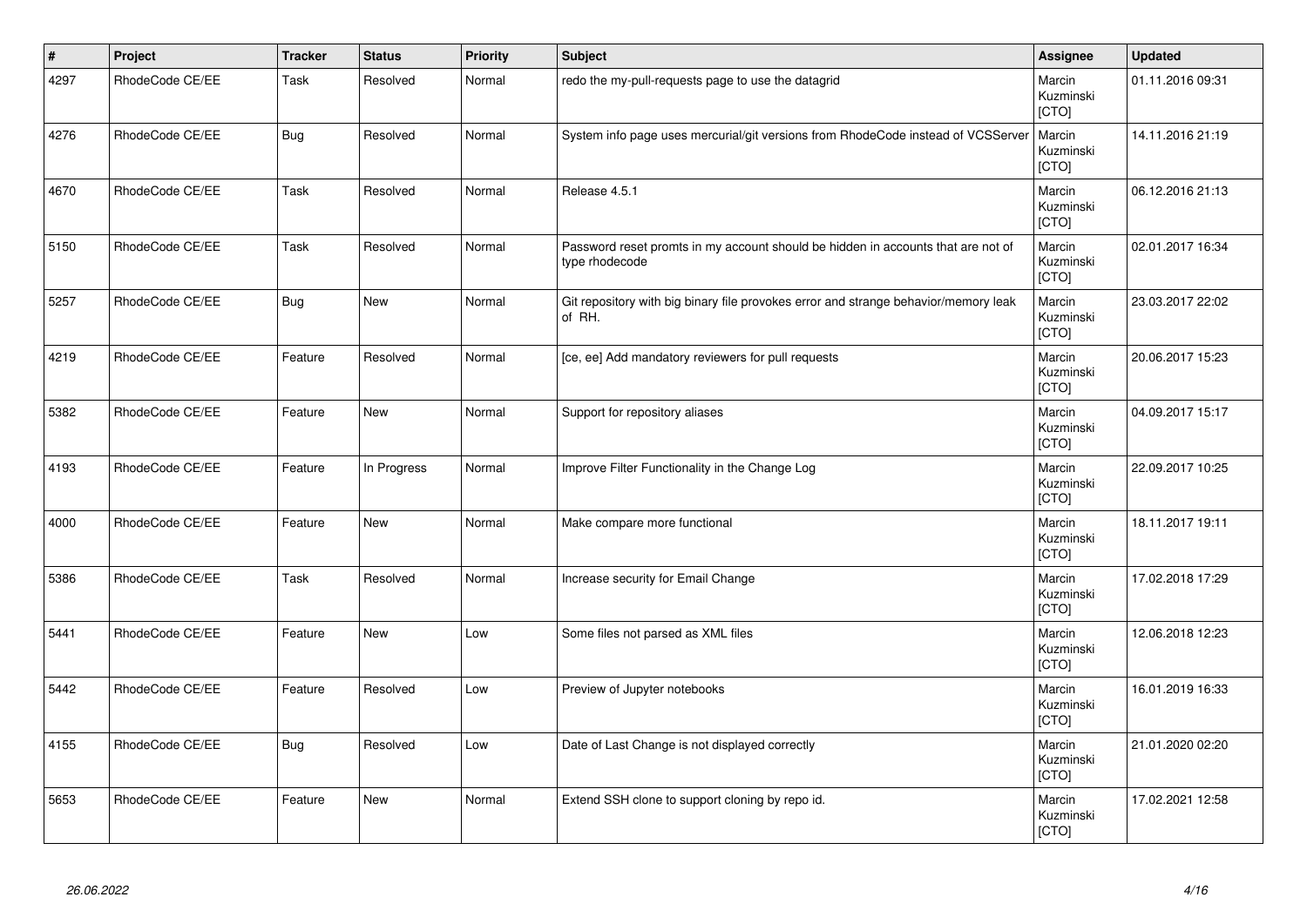| $\pmb{\#}$ | Project              | Tracker | <b>Status</b> | <b>Priority</b> | <b>Subject</b>                                                                                       | Assignee                     | <b>Updated</b>                  |
|------------|----------------------|---------|---------------|-----------------|------------------------------------------------------------------------------------------------------|------------------------------|---------------------------------|
| 4211       | RhodeCode CE/EE      | Feature | Resolved      | Normal          | [ce, ee] increase webhook flexibility                                                                | Marcin<br>Kuzminski<br>[CTO] | 20.06.2022 10:55                |
| 4052       | RhodeCode Appenlight | Task    | New           | Normal          | release fixes                                                                                        | Marcin Lulek                 | 29.06.2016 12:14                |
| 4269       | RhodeCode CE/EE      | Support | Resolved      | Normal          | Allow flash messages to be permanently surpressed                                                    | Marcin Lulek                 | 14.10.2016 12:46                |
| 4234       | RhodeCode CE/EE      | Task    | New           | Normal          | prepare and test RhodeCode VM image for AWS                                                          | Marcin Lulek                 | 11.07.2017 13:32                |
| 5587       | RhodeCode CE/EE      | Bug     | Resolved      | Normal          | Broken metatags in 4.18.1                                                                            | <b>Marcin Lulek</b>          | 29.01.2020 11:46                |
| 4203       | RhodeCode CE/EE      | Task    | Resolved      | Normal          | Get rid of svn.proxy.parent_path_root, and replace it with reading storage location<br>from Database | Martin<br>Bornhold           | 22.09.2016 14:31                |
| 4243       | RhodeCode CE/EE      | Support | Resolved      | High            | Gist visibility update?                                                                              | Martin<br>Bornhold           | 27.09.2016 06:40                |
| 4244       | RhodeCode CE/EE      | Support | Resolved      | Normal          | mod_dav_svn template error when using auth_realm with spaces in it                                   | Martin<br>Bornhold           | 28.09.2016 12:07                |
| 4247       | RhodeCode CE/EE      | Bug     | Resolved      | Normal          | [vcs] Using current time as timestamp during archive creating leads to changing<br>hashes            | Martin<br>Bornhold           | 28.09.2016 12:07                |
| 4237       | RhodeCode CE/EE      | Task    | Resolved      | Normal          | Enable HTTP support                                                                                  | Martin<br>Bornhold           | 12.10.2016 11:51                |
| 4273       | RhodeCode CE/EE      | Bug     | Resolved      | Urgent          | GIT executable not seen by vcsserver                                                                 | Martin<br>Bornhold           | 13.10.2016 15:45                |
| 4271       | RhodeCode CE/EE      | Bug     | Resolved      | Normal          | Browsing new repository groups via SVN issue                                                         | Martin<br>Bornhold           | 19.10.2016 11:11                |
| 1055       | RhodeCode CE/EE      | Feature | Resolved      | Normal          | [pr, vcs] Expose the shadow repository of a pull request                                             | Martin<br>Bornhold           | 26.10.2016 10:33                |
| 4279       | RhodeCode CE/EE      | Bug     | Resolved      | Normal          | re-captcha validation is broken                                                                      | Martin<br>Bornhold           | 26.10.2016 22:27                |
| 3950       | RhodeCode CE/EE      | Bug     | Resolved      | Normal          | [ce, ee] trying to merge pr against a deleted branch/bookmark breaks the pr page                     | Martin<br>Bornhold           | 27.10.2016 16:12                |
| 4277       | RhodeCode CE/EE      | Bug     | Resolved      | Normal          | [frontend] System info page does not work correctly in safari.                                       | Martin<br>Bornhold           | 04.11.2016 12:08                |
| 4251       | RhodeCode CE/EE      | Task    | Feedback      | High            | [customer] Pull request with subrepos                                                                | Martin<br>Bornhold           | 10.11.2016 17:52                |
| 5368       | RhodeCode CE/EE      | Feature | Resolved      | Normal          | Mercurial: Close branch before merging it                                                            |                              | Mathieu Cantin 21.01.2020 02:11 |
| 3372       | RhodeCode CE/EE      | Bug     | In Progress   | High            | [Idap, groups] Customer gets an empty list of groups                                                 | Mikhail<br>Chernykh          | 08.06.2016 11:32                |
| 5548       | RhodeCode CE/EE      | Feature | New           | Normal          | Initial Search API                                                                                   | Peter Colledge               | 07.07.2019 22:21                |
| 5553       | RhodeCode CE/EE      | Bug     | New           | Normal          | Exceptions Tracker - Exception ID: 140095575901360 after upgrade to the lastes<br>version            | Thierry<br>Wynsdau           | 10.07.2019 10:33                |
| 5516       | RhodeCode CE/EE      | Support | Resolved      | High            | Cannot log into RhodeCode                                                                            | Thierry<br>Wynsdau           | 28.05.2020 20:28                |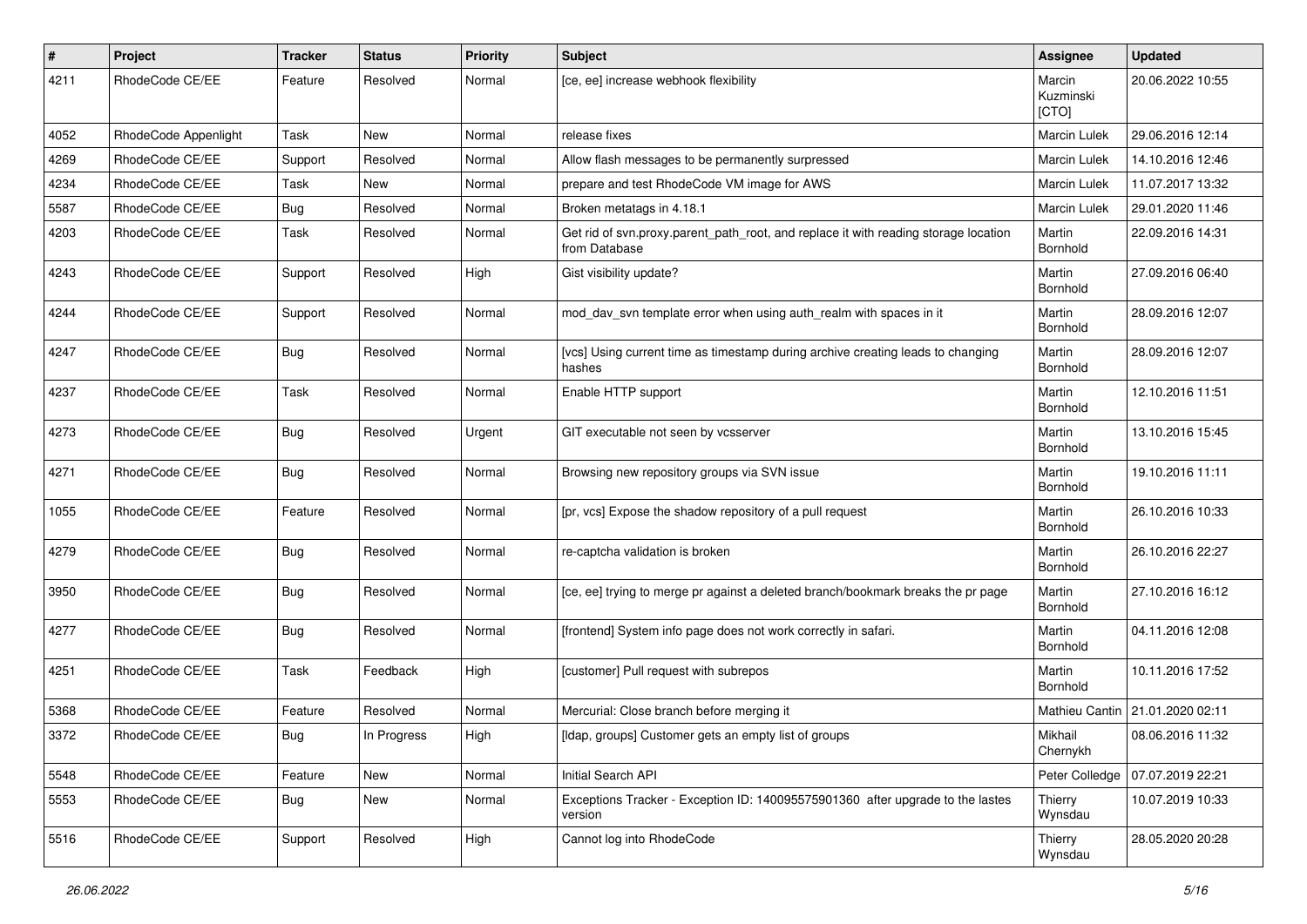| $\#$ | Project         | Tracker    | <b>Status</b> | <b>Priority</b> | Subject                                                                                       | Assignee           | <b>Updated</b>   |
|------|-----------------|------------|---------------|-----------------|-----------------------------------------------------------------------------------------------|--------------------|------------------|
| 5523 | RhodeCode CE/EE | <b>Bug</b> | Resolved      | High            | user from AD is asked to change his password when logs in.                                    | Thierry<br>Wynsdau | 28.05.2020 20:28 |
| 3332 | RhodeCode CE/EE | Support    | New           | Normal          | LDAP settings page: Add button "test connection"                                              |                    | 17.03.2016 10:23 |
| 3333 | RhodeCode Tools | Task       | New           | Normal          | Create rhodecode-tools backup command for backup of RhodeCode Enterprise                      |                    | 17.03.2016 12:43 |
| 3261 | RhodeCode CE/EE | Task       | New           | Normal          | mousetrap.js bump to latest 1.5.X version                                                     |                    | 17.03.2016 12:52 |
| 3260 | RhodeCode CE/EE | Task       | New           | Normal          | api: expose get_repo_node method                                                              |                    | 17.03.2016 12:56 |
| 3250 | RhodeCode CE/EE | Bug        | New           | Normal          | Posting a comment message is very slow !                                                      |                    | 17.03.2016 12:57 |
| 2944 | RhodeCode CE/EE | Task       | New           | Normal          | Bump gunicorn to 19.4 version                                                                 |                    | 17.03.2016 12:58 |
| 3334 | RhodeCode CE/EE | <b>Bug</b> | New           | Normal          | Attempt to edit .coveragerc through the online file editor                                    |                    | 17.03.2016 13:49 |
| 2882 | RhodeCode CE/EE | Feature    | New           | Normal          | Bulk comment submit                                                                           |                    | 17.03.2016 17:50 |
| 3351 | RhodeCode CE/EE | Bug        | New           | Normal          | Duplicate IP whitelist entry shows error flash                                                |                    | 21.03.2016 15:54 |
| 3362 | RhodeCode CE/EE | Task       | New           | Normal          | auth-plugins, indicate visually that plugin is turned on but NOT enabled                      |                    | 22.03.2016 19:03 |
| 3376 | RhodeCode CE/EE | Task       | New           | Normal          | Repo action plugins                                                                           |                    | 24.03.2016 15:21 |
| 3377 | RhodeCode CE/EE | Task       | New           | Normal          | extra fields types extensions                                                                 |                    | 24.03.2016 15:23 |
| 3382 | RhodeCode CE/EE | <b>Bug</b> | New           | Normal          | download superrepo with subrepos                                                              |                    | 25.03.2016 01:30 |
| 3357 | RhodeCode CE/EE | Bug        | Resolved      | Normal          | switch to sometimes fails to load files metadata                                              |                    | 30.03.2016 10:56 |
| 3440 | RhodeCode CE/EE | Feature    | New           | Normal          | [design, ux] mock-up user interface for adding a branch/bookmark                              |                    | 05.04.2016 09:21 |
| 3373 | RhodeCode CE/EE | Feature    | New           | Normal          | Allow to create Bookmarks and Branches from UI                                                |                    | 05.04.2016 09:21 |
| 3441 | RhodeCode CE/EE | <b>Bug</b> | New           | Normal          | [ux] clicking on line in file view scrolls to that line                                       |                    | 05.04.2016 13:35 |
| 3455 | RhodeCode CE/EE | Feature    | New           | Normal          | [ux] commit message search should render entire commit message                                |                    | 07.04.2016 17:50 |
| 3460 | RhodeCode CE/EE | Feature    | New           | Normal          | [ux, frontend] hide "show more" button when there is nothing more to show                     |                    | 11.04.2016 13:37 |
| 3484 | RhodeCode CE/EE | Task       | New           | Normal          | oauth: reduce required permissions for 3rd party                                              |                    | 13.04.2016 12:33 |
| 3472 | RhodeCode CE/EE | Feature    | New           | Normal          | Expose unified hooks that can be used in SSH backend                                          |                    | 14.04.2016 17:54 |
| 2539 | RhodeCode CE/EE | Feature    | Feedback      | Normal          | Recursive deletion of resources                                                               |                    | 20.04.2016 08:52 |
| 3239 | RhodeCode CE/EE | Task       | Resolved      | Normal          | Catch all route for repo page or repo group page is always executing checks for<br>every page |                    | 21.04.2016 11:30 |
| 3555 | RhodeCode CE/EE | <b>Bug</b> | Resolved      | Normal          | Then disabled repo location change the panel should explicitly state that it's disabled       |                    | 25.04.2016 10:34 |
| 3615 | RhodeCode CE/EE | <b>Bug</b> | New           | Low             | (OperationalError) too many SQL variables on admin journal page                               |                    | 06.05.2016 11:45 |
| 3922 | RhodeCode CE/EE | <b>Bug</b> | New           | Normal          | svn backend returns different diff to git/hg backends                                         |                    | 11.05.2016 14:29 |
| 3939 | RhodeCode CE/EE | <b>Bug</b> | New           | Normal          | [ux] changelog filter blank after going back in browser                                       |                    | 18.05.2016 14:50 |
| 3956 | RhodeCode CE/EE | Bug        | New           | Normal          | [ce] - svn commit with all 'None' properties (author, message, etc.)                          |                    | 23.05.2016 17:22 |
| 148  | RhodeCode CE/EE | Feature    | New           | Normal          | [comments] Add per file and multiline comments in a changeset                                 |                    | 25.05.2016 10:20 |
| 3963 | RhodeCode CE/EE | Bug        | New           | Normal          | [ce] Getting a newly added repo via remap/rescan via api gives no data                        |                    | 27.05.2016 05:02 |
| 3977 | RhodeCode CE/EE | Feature    | New           | Normal          | Wiki                                                                                          |                    | 05.06.2016 21:11 |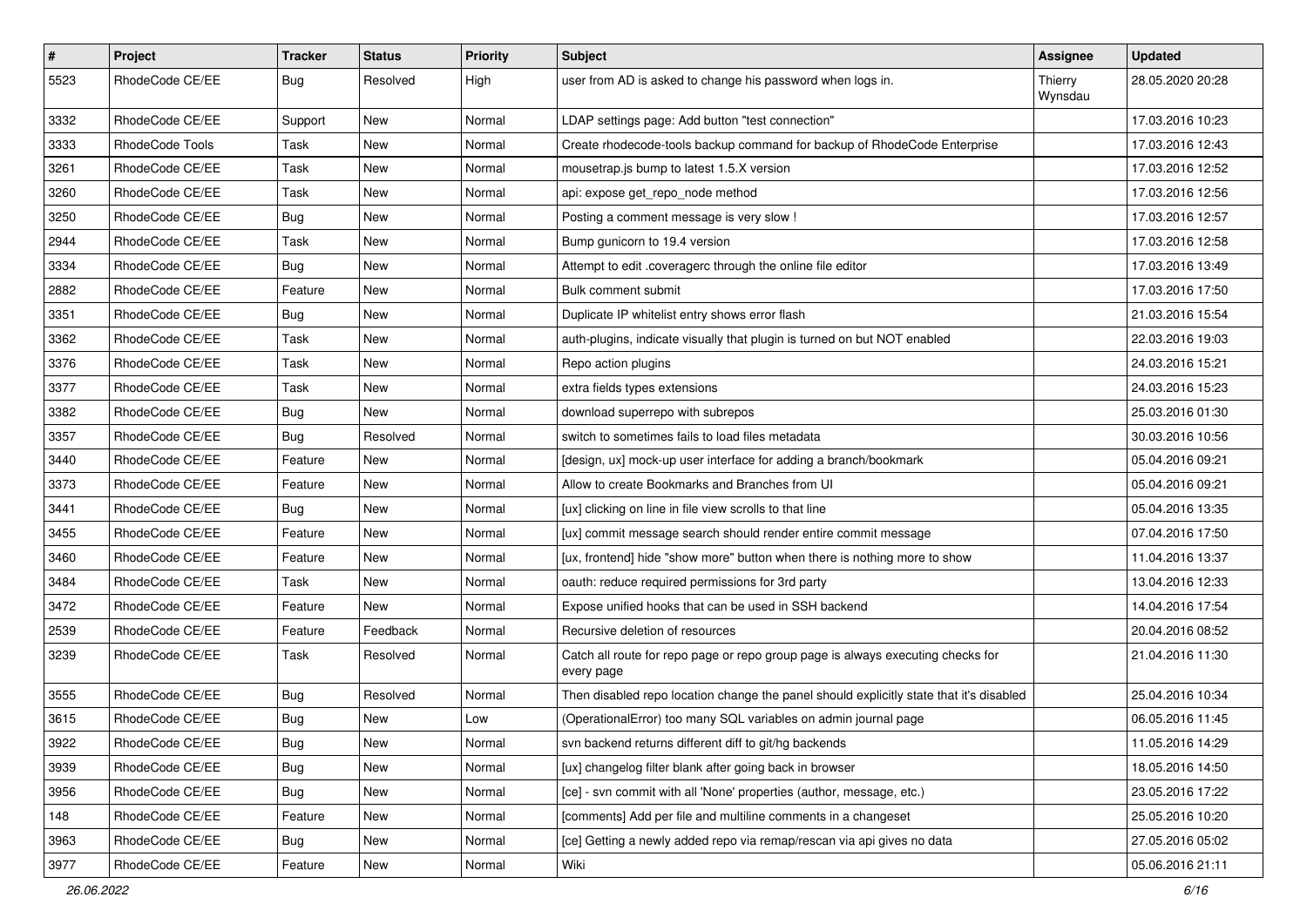| $\vert$ # | Project              | Tracker    | <b>Status</b> | <b>Priority</b> | Subject                                                                                   | Assignee | <b>Updated</b>   |
|-----------|----------------------|------------|---------------|-----------------|-------------------------------------------------------------------------------------------|----------|------------------|
| 3978      | RhodeCode CE/EE      | Feature    | New           | Normal          | Add bug tracker                                                                           |          | 05.06.2016 21:20 |
| 3979      | RhodeCode CE/EE      | Feature    | <b>New</b>    | Normal          | Add kanban board                                                                          |          | 05.06.2016 21:20 |
| 3980      | RhodeCode CE/EE      | Feature    | New           | Normal          | Add CI engine                                                                             |          | 05.06.2016 21:32 |
| 3486      | RhodeCode CE/EE      | Feature    | New           | Normal          | expose origin of permission in perm dict for users                                        |          | 06.06.2016 10:54 |
| 3986      | RhodeCode Appenlight | Bug        | New           | Normal          | table headers should be left aligned                                                      |          | 07.06.2016 11:53 |
| 3990      | RhodeCode Appenlight | <b>Bug</b> | New           | Normal          | some dashboard builder buttons are up against fields                                      |          | 07.06.2016 12:01 |
| 3994      | RhodeCode Appenlight | <b>Bug</b> | New           | Normal          | during setup, user is given option to make admin account even if one does not exist       |          | 08.06.2016 12:44 |
| 4017      | RhodeCode Appenlight | Feature    | New           | Low             | application logos need help                                                               |          | 14.06.2016 11:52 |
| 3987      | RhodeCode Appenlight | <b>Bug</b> | New           | Normal          | adjust footer so it's consistent with the website footer                                  |          | 15.06.2016 10:20 |
| 3989      | RhodeCode Appenlight | Bug        | Resolved      | Normal          | even up report spacing                                                                    |          | 21.06.2016 18:55 |
| 3991      | RhodeCode Appenlight | <b>Bug</b> | Resolved      | Normal          | report logs need upper margin                                                             |          | 21.06.2016 18:55 |
| 4040      | RhodeCode CE/EE      | Bug        | New           | Low             | [ce, ee] logout when logged out causes 403 Cross-site request forgery detected            |          | 23.06.2016 13:40 |
| 3999      | RhodeCode CE/EE      | Feature    | Resolved      | Normal          | Add `send account information` to user creation page                                      |          | 28.06.2016 15:22 |
| 4056      | RhodeCode Appenlight | Feature    | New           | Normal          | Optionally allow to filter graphs per machine in dashboard                                |          | 30.06.2016 15:12 |
| 4057      | RhodeCode Appenlight | Feature    | New           | Normal          | Negation option for search filter                                                         |          | 30.06.2016 15:12 |
| 4059      | RhodeCode Appenlight | Feature    | New           | Normal          | Server Monitoring                                                                         |          | 30.06.2016 15:15 |
| 4060      | RhodeCode Appenlight | Feature    | New           | Normal          | Replayable requests                                                                       |          | 30.06.2016 15:15 |
| 4061      | RhodeCode Appenlight | Feature    | New           | Normal          | Timezone for applications                                                                 |          | 30.06.2016 15:16 |
| 4062      | RhodeCode Appenlight | Feature    | New           | Normal          | A way to see browser breakdown for an error                                               |          | 30.06.2016 15:16 |
| 4063      | RhodeCode Appenlight | Feature    | <b>New</b>    | Normal          | add option to specify custom value in dashboard select                                    |          | 30.06.2016 15:17 |
| 4064      | RhodeCode Appenlight | Feature    | New           | Normal          | Create a multiple action feature for Reports and Logs lists                               |          | 30.06.2016 15:18 |
| 737       | Documentation        | Task       | New           | Normal          | What is an extra field and how do you add it?                                             |          | 01.07.2016 14:15 |
| 4071      | RhodeCode Appenlight | Feature    | <b>New</b>    | Normal          | Allow for easy out-out of assigned permissions                                            |          | 05.07.2016 10:14 |
| 2744      | RhodeCode CE/EE      | Task       | Resolved      | Normal          | Deprecating Internet Explorer                                                             |          | 06.07.2016 12:04 |
| 4081      | RhodeCode CE/EE      | Support    | Resolved      | Normal          | Receiving server 500 error when trying to clone repo from windows client using<br>eclipse |          | 12.07.2016 14:30 |
| 3504      | RhodeCode CE/EE      | Task       | In Progress   | Normal          | [routing] Move static assets under a common prefix                                        |          | 19.07.2016 12:27 |
| 3022      | RhodeCode CE/EE      | <b>Bug</b> | New           | Normal          | SVN support with repositories groups                                                      |          | 26.07.2016 18:25 |
| 4144      | RhodeCode CE/EE      | Feature    | New           | Normal          | [ux] improve enable/disable of notifications                                              |          | 02.08.2016 17:19 |
| 4154      | RhodeCode CE/EE      | Bug        | New           | Low             | [ce, ee] user register via github captcha                                                 |          | 05.08.2016 22:51 |
| 3923      | RhodeCode CE/EE      | <b>Bug</b> | New           | Normal          | odd exception on running internal-code                                                    |          | 09.08.2016 10:54 |
| 3967      | RhodeCode CE/EE      | Support    | In Progress   | Normal          | Server 500 error                                                                          |          | 11.08.2016 13:39 |
| 2264      | RhodeCode CE/EE      | Bug        | Resolved      | Normal          | New user password change doesn't actually require a password change.                      |          | 12.08.2016 16:01 |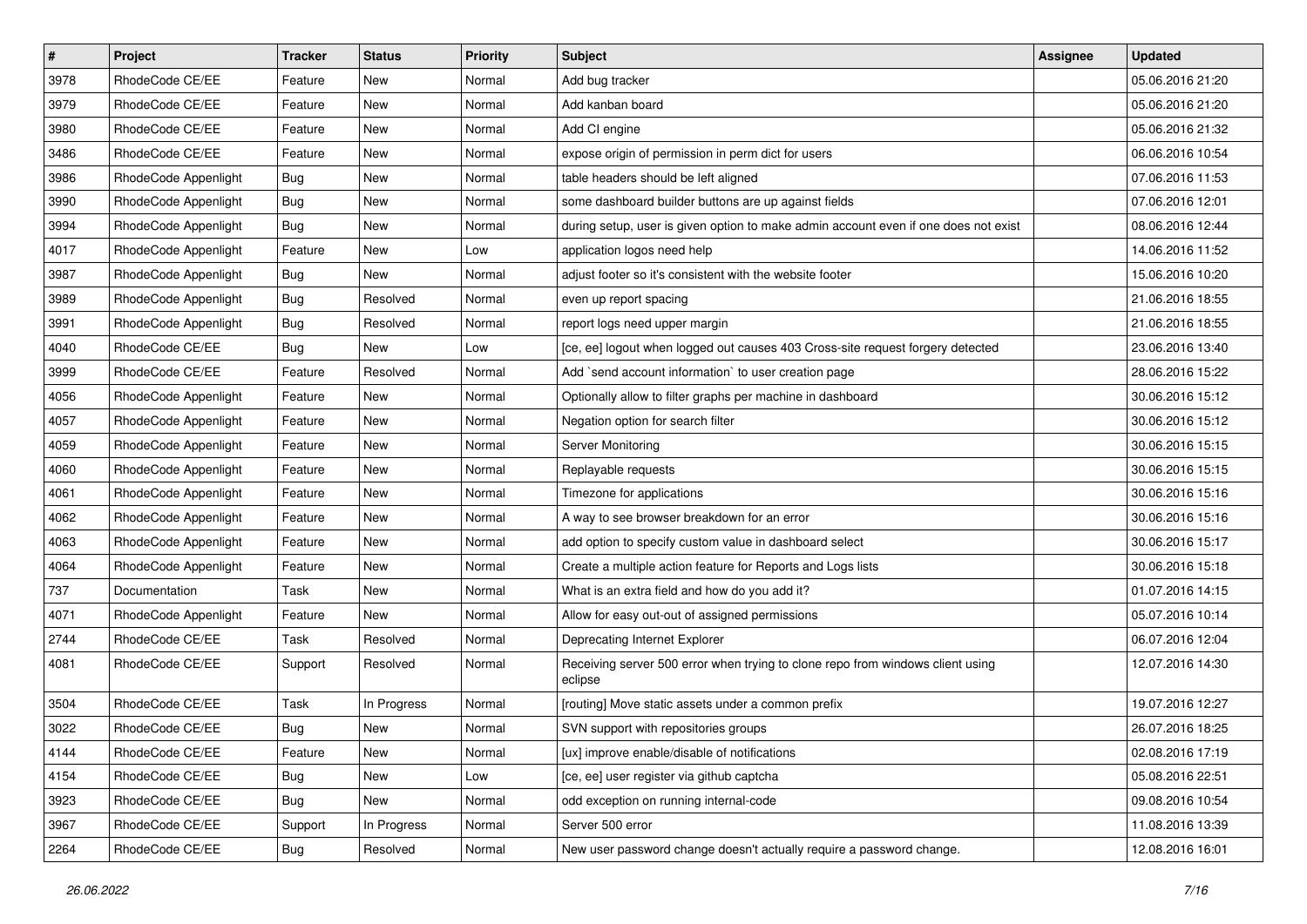| $\vert$ # | Project              | <b>Tracker</b> | <b>Status</b> | <b>Priority</b> | <b>Subject</b>                                                                                                     | Assignee | <b>Updated</b>   |
|-----------|----------------------|----------------|---------------|-----------------|--------------------------------------------------------------------------------------------------------------------|----------|------------------|
| 4163      | RhodeCode CE/EE      | Task           | New           | Normal          | [ce, ee] celery refactor + upgrade                                                                                 |          | 15.08.2016 12:32 |
| 4116      | RhodeCode CE/EE      | Bug            | New           | High            | [ee] Starting EE or running paster commands like setup-rhodecode does not work<br>without setting LC_ALL properly. |          | 18.08.2016 21:03 |
| 4182      | RhodeCode CE/EE      | Feature        | New           | Normal          | add direct link from notification to corresponding PR                                                              |          | 19.08.2016 12:35 |
| 4188      | RhodeCode CE/EE      | Bug            | <b>New</b>    | Normal          | [tests, svn] changeset tests produce different results for svn                                                     |          | 22.08.2016 09:54 |
| 4190      | RhodeCode CE/EE      | <b>Bug</b>     | New           | Normal          | [tests] fix or remove rst xss inline test                                                                          |          | 22.08.2016 12:15 |
| 4189      | RhodeCode CE/EE      | Bug            | New           | Normal          | [tests, git] count of commit ids is different for git than hg when comparing remote                                |          | 22.08.2016 12:34 |
| 4191      | RhodeCode CE/EE      | Feature        | <b>New</b>    | Normal          | Add custom Image logo option to header                                                                             |          | 22.08.2016 14:49 |
| 4140      | RhodeCode CE/EE      | Task           | Resolved      | Normal          | Check middleware chain status, and Verify that special middleware is catching<br>exceptions correctly              |          | 23.08.2016 12:13 |
| 4166      | RhodeCode CE/EE      | Bug            | Resolved      | Urgent          | [ce] Rhodecode crashing after MySQL error                                                                          |          | 23.08.2016 23:35 |
| 4216      | RhodeCode CE/EE      | Task           | New           | Normal          | [ux, renderers] implement consistent rendering for text fields                                                     |          | 06.09.2016 11:46 |
| 4220      | RhodeCode Appenlight | Feature        | <b>New</b>    | Low             | Search params allow sorting of result.                                                                             |          | 06.09.2016 16:33 |
| 4222      | RhodeCode CE/EE      | Feature        | New           | Normal          | Configurable detection of READMEs                                                                                  |          | 09.09.2016 10:05 |
| 4151      | RhodeCode CE/EE      | Task           | Resolved      | Normal          | [packaging] Subversion to current 1.9.X                                                                            |          | 09.09.2016 10:18 |
| 4192      | RhodeCode CE/EE      | Feature        | Resolved      | Normal          | [ce, ee] slack/hipchat integrations group commits by branch pushed                                                 |          | 09.09.2016 19:01 |
| 4226      | RhodeCode CE/EE      | Feature        | New           | Normal          | [settings, system info] add VCS and Channelstream status to System Info                                            |          | 14.09.2016 16:45 |
| 4227      | RhodeCode CE/EE      | Support        | Resolved      | Normal          | VBScript files detected as text/plain - no syntax highlighting                                                     |          | 14.09.2016 22:38 |
| 4206      | RhodeCode CE/EE      | <b>Bug</b>     | Resolved      | High            | Error creating SVN groups                                                                                          |          | 15.09.2016 13:24 |
| 4255      | RhodeCode CE/EE      | <b>Bug</b>     | New           | Normal          | [translation, i18n] translation not being applied to integrations pages                                            |          | 30.09.2016 15:56 |
| 4252      | RhodeCode CE/EE      | Support        | <b>New</b>    | Normal          | Backup & Recovery                                                                                                  |          | 07.10.2016 19:47 |
| 4272      | RhodeCode CE/EE      | Feature        | New           | Normal          | Better SPAM protection                                                                                             |          | 12.10.2016 11:14 |
| 4108      | RhodeCode CE/EE      | Task           | Resolved      | Normal          | Release 4.2.2                                                                                                      |          | 14.10.2016 13:08 |
| 4266      | RhodeCode CE/EE      | <b>Bug</b>     | Resolved      | Normal          | Error 500 on integrations page after setting up Webhook                                                            |          | 17.10.2016 15:35 |
| 4285      | RhodeCode CE/EE      | <b>Bug</b>     | New           | Normal          | Intermittent error while trying to create or fork a repository                                                     |          | 17.10.2016 22:42 |
| 4301      | RhodeCode CE/EE      | Feature        | <b>New</b>    | Normal          | [API] toggle force_password_reset in api for Idap users                                                            |          | 28.10.2016 15:43 |
| 4003      | RhodeCode CE/EE      | Task           | Resolved      | Normal          | User personal repository groups improvements                                                                       |          | 07.11.2016 16:12 |
| 4303      | RhodeCode CE/EE      | Support        | New           | Normal          | rhodecode instance                                                                                                 |          | 08.11.2016 16:32 |
| 4305      | RhodeCode CE/EE      | Task           | Resolved      | Normal          | Meta-tagging could be excluded from limit                                                                          |          | 09.11.2016 19:27 |
| 4304      | RhodeCode CE/EE      | Bug            | Resolved      | High            | Search: Internal Server Error                                                                                      |          | 26.11.2016 16:26 |
| 4669      | RhodeCode CE/EE      | Task           | <b>New</b>    | Normal          | disable pytest sugar on nix-build                                                                                  |          | 01.12.2016 12:52 |
| 4666      | RhodeCode CE/EE      | Task           | Resolved      | Normal          | Bump git and mercurial to latest versions                                                                          |          | 02.12.2016 19:01 |
| 4283      | RhodeCode CE/EE      | Task           | Resolved      | Normal          | bump whoosh to 2.7.4 release                                                                                       |          | 13.12.2016 21:08 |
| 4675      | RhodeCode CE/EE      | <b>Bug</b>     | Resolved      | Normal          | Disk free inodes are displayed incorrectly                                                                         |          | 13.12.2016 22:41 |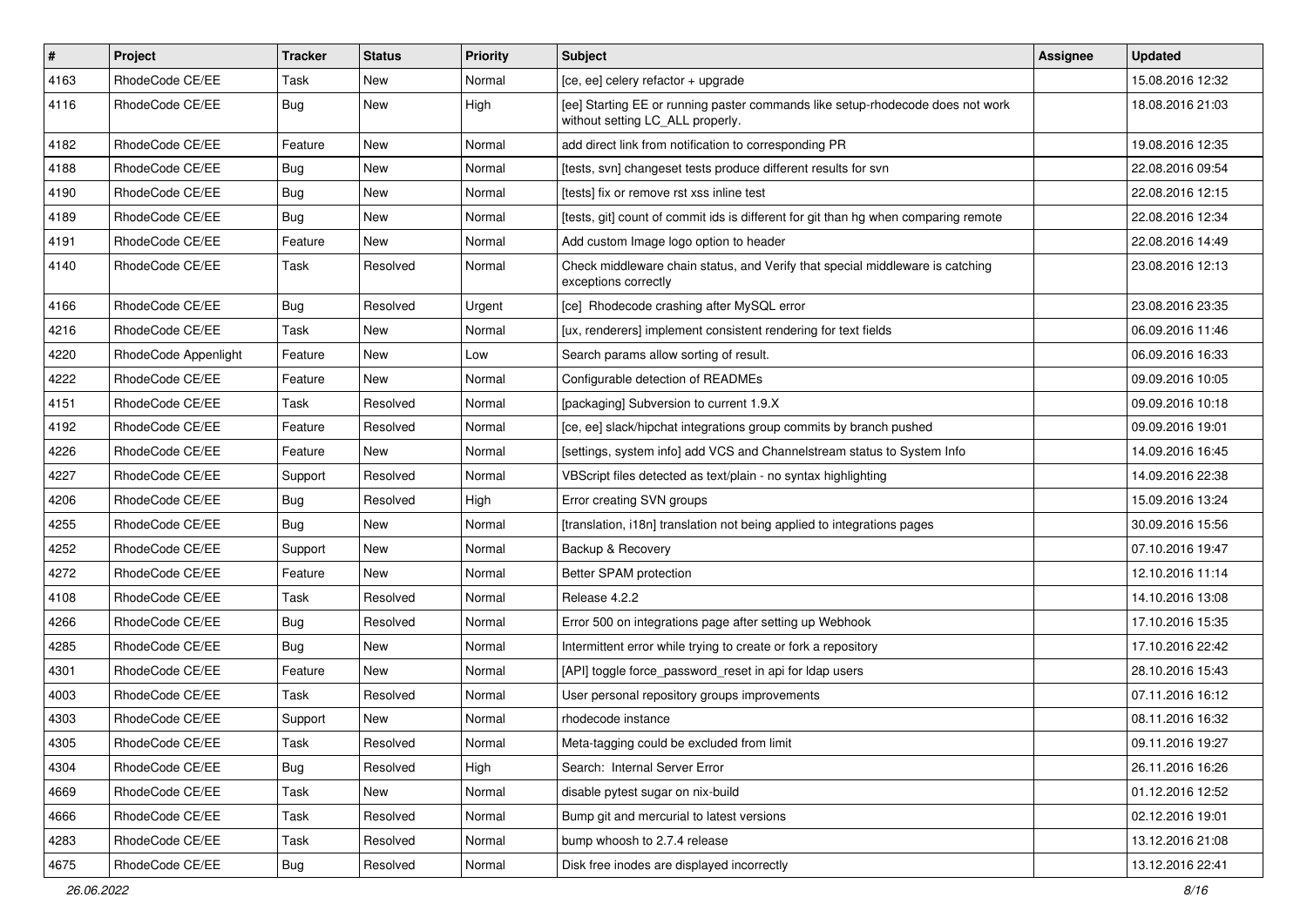| $\sharp$ | Project         | <b>Tracker</b> | <b>Status</b> | Priority | Subject                                                                         | Assignee | <b>Updated</b>   |
|----------|-----------------|----------------|---------------|----------|---------------------------------------------------------------------------------|----------|------------------|
| 4676     | RhodeCode CE/EE | <b>Bug</b>     | Resolved      | Normal   | Some admin passwords can make installation fail                                 |          | 16.12.2016 16:16 |
| 4677     | RhodeCode CE/EE | Support        | Resolved      | High     | API get_repo_refs not working?                                                  |          | 19.12.2016 11:46 |
| 4678     | RhodeCode CE/EE | Task           | Resolved      | Normal   | Release 4.5.2                                                                   |          | 19.12.2016 17:32 |
| 5153     | Documentation   | <b>Bug</b>     | Resolved      | Normal   | Documentation: /tmp permissions                                                 |          | 04.01.2017 13:02 |
| 5164     | RhodeCode CE/EE | Bug            | Resolved      | Normal   | non-web calls are leaking session objects                                       |          | 13.01.2017 01:30 |
| 5184     | RhodeCode CE/EE | Task           | Resolved      | Normal   | bump pyramid to 1.7.X                                                           |          | 06.02.2017 21:50 |
| 1404     | RhodeCode CE/EE | Bug            | Resolved      | Normal   | clone of really huge git repo (4gb) causes pyro to explode                      |          | 07.02.2017 14:52 |
| 5198     | RhodeCode CE/EE | Task           | Resolved      | Normal   | remove pyro4 from enterprise                                                    |          | 07.02.2017 19:28 |
| 5201     | RhodeCode CE/EE | Task           | Resolved      | Normal   | API: implement describe-methods                                                 |          | 13.02.2017 15:57 |
| 5207     | RhodeCode CE/EE | Task           | Resolved      | Low      | Release 4.6.1                                                                   |          | 13.02.2017 18:04 |
| 5210     | RhodeCode CE/EE | <b>Bug</b>     | Resolved      | Normal   | webook problems                                                                 |          | 13.02.2017 19:43 |
| 4274     | RhodeCode CE/EE | Bug            | Resolved      | Normal   | 500 error when push big objects                                                 |          | 13.02.2017 19:53 |
| 5213     | RhodeCode CE/EE | Bug            | Resolved      | Normal   | Fixing Apache Proxy timeout issues                                              |          | 14.02.2017 09:44 |
| 5218     | RhodeCode CE/EE | <b>Bug</b>     | <b>New</b>    | Normal   | 500 when forking repository, when using special chars in password.              |          | 19.02.2017 21:46 |
| 5221     | RhodeCode CE/EE | Task           | Resolved      | Normal   | Missing comment type in emails                                                  |          | 19.02.2017 21:46 |
| 5227     | RhodeCode CE/EE | Bug            | New           | Normal   | 400 during a svn checkout, file with special chars                              |          | 23.02.2017 17:43 |
| 5237     | Documentation   | Support        | New           | Normal   | documentation for DR                                                            |          | 06.03.2017 23:34 |
| 5235     | RhodeCode CE/EE | Task           | Resolved      | Normal   | relative image support                                                          |          | 10.03.2017 23:37 |
| 5248     | Documentation   | Bug            | New           | Normal   | Installation of rhodecode-tools                                                 |          | 16.03.2017 16:35 |
| 5256     | RhodeCode CE/EE | Feature        | New           | Normal   | Last repository access time.                                                    |          | 23.03.2017 16:34 |
| 4235     | RhodeCode CE/EE | Task           | Resolved      | High     | Support GIT LFS server                                                          |          | 23.03.2017 17:24 |
| 2817     | RhodeCode CE/EE | Feature        | Resolved      | Normal   | Make largefiles downloadable from the interface                                 |          | 27.03.2017 14:04 |
| 4306     | RhodeCode CE/EE | Bug            | Resolved      | Normal   | Issue to push file with character # on a SVN                                    |          | 03.04.2017 16:44 |
| 5255     | RhodeCode CE/EE | Support        | <b>New</b>    | Normal   | I can't access issues created by me from mail                                   |          | 04.04.2017 11:28 |
| 5266     | RhodeCode CE/EE | <b>Bug</b>     | Resolved      | Normal   | Validate if changes in target branches get's propagated on Pull request updates |          | 05.04.2017 18:10 |
| 5271     | RhodeCode CE/EE | Feature        | <b>New</b>    | Normal   | Private comments                                                                |          | 07.04.2017 12:01 |
| 5273     | RhodeCode CE/EE | Feature        | New           | Normal   | Comment status                                                                  |          | 07.04.2017 13:10 |
| 5259     | RhodeCode CE/EE | <b>Bug</b>     | Resolved      | Normal   | user-journal storage changes                                                    |          | 12.04.2017 00:04 |
| 5277     | RhodeCode CE/EE | Bug            | Resolved      | Normal   | table id=user list table - Ajax error                                           |          | 13.04.2017 01:04 |
| 5278     | RhodeCode CE/EE | Feature        | New           | Normal   | Require support for git repositories of the form git://                         |          | 13.04.2017 15:20 |
| 5265     | RhodeCode CE/EE | Task           | Resolved      | Normal   | Enable phases support                                                           |          | 11.05.2017 11:10 |
| 5225     | RhodeCode CE/EE | Task           | Resolved      | Normal   | add tag of author/contribitor to comments                                       |          | 11.05.2017 11:10 |
| 4207     | RhodeCode CE/EE | Feature        | Resolved      | Normal   | Support for obsolescence markers in changelog UI                                |          | 19.05.2017 16:14 |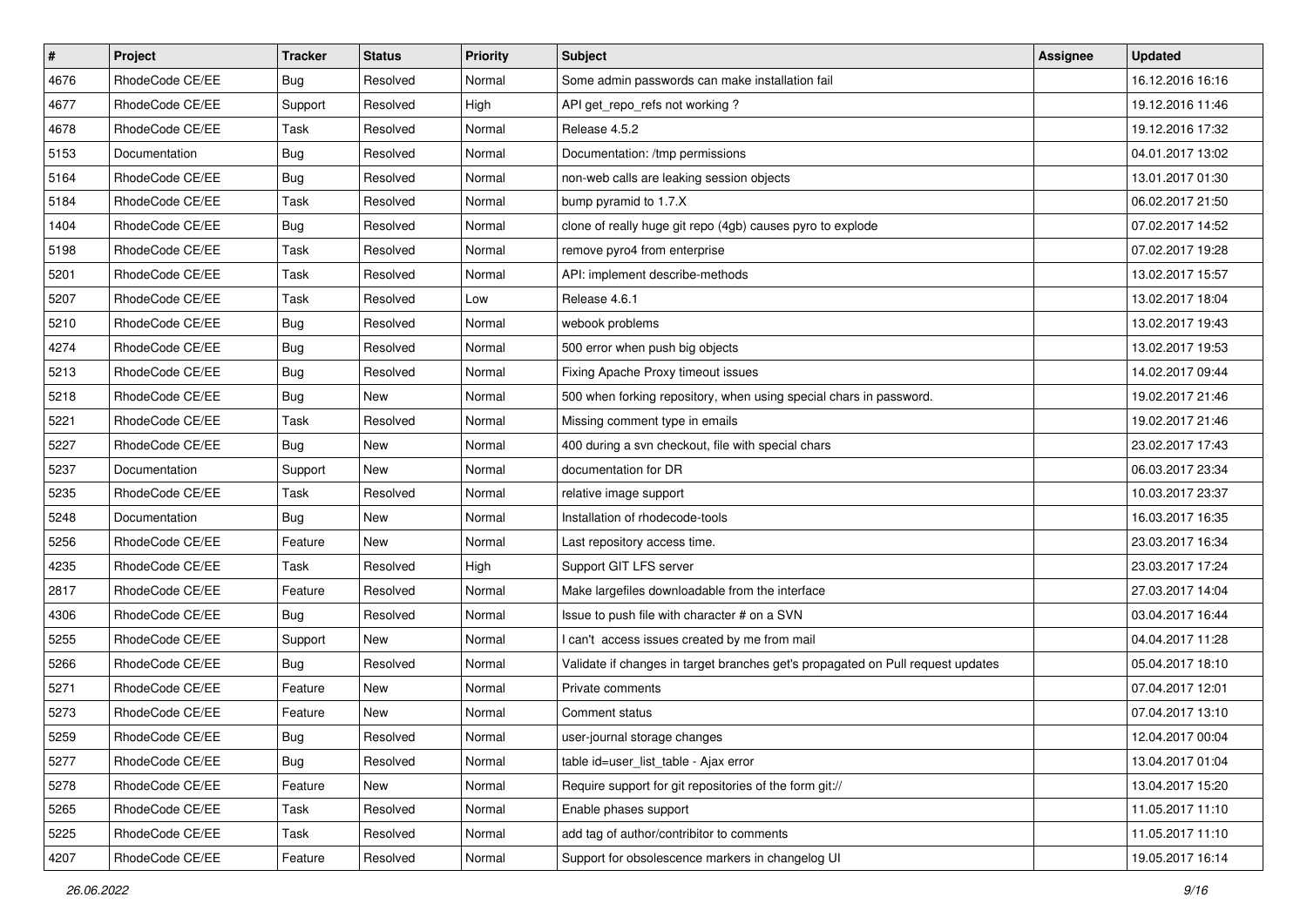| $\vert$ # | Project              | <b>Tracker</b> | <b>Status</b> | <b>Priority</b> | <b>Subject</b>                                                                                                                                                                       | <b>Assignee</b> | <b>Updated</b>   |
|-----------|----------------------|----------------|---------------|-----------------|--------------------------------------------------------------------------------------------------------------------------------------------------------------------------------------|-----------------|------------------|
| 5321      | RhodeCode CE/EE      | Feature        | Resolved      | Normal          | Audit logs                                                                                                                                                                           |                 | 21.06.2017 12:49 |
| 5342      | RhodeCode Appenlight | Bug            | <b>New</b>    | Low             | Broken link [Applications Modify application]                                                                                                                                        |                 | 21.06.2017 21:21 |
| 5269      | RhodeCode CE/EE      | Support        | New           | Normal          | Upgrade from RC EE 3.7.1 to RC EE 4.x                                                                                                                                                |                 | 29.06.2017 19:36 |
| 5347      | Documentation        | Bug            | New           | Normal          | Post Install steps should include Apache or Nginx setup.                                                                                                                             |                 | 06.07.2017 10:23 |
| 5348      | Documentation        | <b>Bug</b>     | New           | Normal          | Uninstall documentaion missing some steps                                                                                                                                            |                 | 06.07.2017 10:25 |
| 4312      | RhodeCode CE/EE      | Task           | New           | Normal          | Storage location changes                                                                                                                                                             |                 | 11.07.2017 13:31 |
| 5337      | RhodeCode CE/EE      | Bug            | Resolved      | Normal          | Possible memory leak after few Git Pull Requests                                                                                                                                     |                 | 08.08.2017 13:08 |
| 5375      | RhodeCode CE/EE      | Support        | Resolved      | Normal          | How do I configure "Go to" to just search repository names?                                                                                                                          |                 | 16.08.2017 18:00 |
| 5376      | RhodeCode CE/EE      | <b>Bug</b>     | Resolved      | Normal          | error: pretxnchangegroup.acl hook failed: acl: user "" denied on branch "default"                                                                                                    |                 | 16.08.2017 19:45 |
| 5343      | RhodeCode CE/EE      | Task           | Resolved      | Normal          | SSH key management and SSH support                                                                                                                                                   |                 | 18.08.2017 23:50 |
| 5379      | RhodeCode CE/EE      | <b>Bug</b>     | Resolved      | Normal          | Journal RSS feed errors                                                                                                                                                              |                 | 01.09.2017 16:40 |
| 5381      | RhodeCode CE/EE      | <b>Bug</b>     | Resolved      | Normal          | Email integration changeset links invalid                                                                                                                                            |                 | 06.09.2017 12:29 |
| 5380      | RhodeCode CE/EE      | <b>Bug</b>     | Resolved      | Normal          | repo commits pageintion error                                                                                                                                                        |                 | 06.09.2017 19:16 |
| 5203      | RhodeCode CE/EE      | Task           | Resolved      | Normal          | optimise large repos speed                                                                                                                                                           |                 | 08.09.2017 16:10 |
| 4299      | RhodeCode CE/EE      | Task           | <b>New</b>    | Normal          | TEMPLATE repo groups                                                                                                                                                                 |                 | 22.09.2017 10:26 |
| 1457      | RhodeCode CE/EE      | Feature        | New           | Normal          | add allow permissions inheritance on repo groups                                                                                                                                     |                 | 22.09.2017 10:27 |
| 4051      | RhodeCode CE/EE      | Task           | New           | Normal          | [ux, renderering] Consistent formatting on text fields.                                                                                                                              |                 | 22.09.2017 10:27 |
| 5289      | RhodeCode CE/EE      | Feature        | New           | High            | Ability to Upload/Replace a file using the UI                                                                                                                                        |                 | 22.09.2017 10:29 |
| 5394      | RhodeCode CE/EE      | Support        | New           | Normal          | SVN to Git / Mercurial Migration                                                                                                                                                     |                 | 03.10.2017 09:29 |
| 5396      | RhodeCode CE/EE      | Feature        | Resolved      | Normal          | Merge state with shadow repo should be created during pull request                                                                                                                   |                 | 12.10.2017 21:57 |
| 5316      | RhodeCode CE/EE      | Feature        | In Progress   | Normal          | UI should provide checkout URL for a SVN path                                                                                                                                        |                 | 06.11.2017 21:59 |
| 5400      | RhodeCode CE/EE      | Task           | New           | Normal          | User group - subgroup support                                                                                                                                                        |                 | 06.11.2017 22:00 |
| 4169      | RhodeCode CE/EE      | Task           | Resolved      | Normal          | re-architecture celery support                                                                                                                                                       |                 | 17.11.2017 19:21 |
| 5404      | RhodeCode CE/EE      | Task           | New           | Normal          | Add an option to detach review rules when deleting an user                                                                                                                           |                 | 22.11.2017 11:23 |
| 5405      | RhodeCode CE/EE      | Bug            | New           | Normal          | Add repository from UI leads to HTTP/404                                                                                                                                             |                 | 28.11.2017 11:39 |
| 5406      | RhodeCode CE/EE      | <b>Bug</b>     | New           | Normal          | <b>Installer Fails</b>                                                                                                                                                               |                 | 01.12.2017 11:52 |
| 5202      | RhodeCode CE/EE      | Task           | Resolved      | Normal          | run git gc and git repack on GIT repos when we have a scheduler via celery in<br>pyramid                                                                                             |                 | 04.12.2017 20:49 |
| 5423      | Documentation        | Support        | Resolved      | Normal          | API-Documentation for Method "create_repo_group" faulty                                                                                                                              |                 | 22.01.2018 16:23 |
| 5410      | RhodeCode CE/EE      | Bug            | New           | Normal          | After converting to CE, we get the following error when trying to view some repos in<br>the UI: "UnicodeDecodeError: 'ascii' codec can't decode byte" (full error in<br>Description) |                 | 25.01.2018 20:45 |
| 5433      | RhodeCode CE/EE      | Bug            | Resolved      | High            | RhodeCode Community 4.11 doesn't handle HG largefiles extension                                                                                                                      |                 | 01.02.2018 20:08 |
| 5436      | RhodeCode CE/EE      | Bug            | Resolved      | High            | Unable To Open Pull Request in 4.11.2                                                                                                                                                |                 | 14.02.2018 11:14 |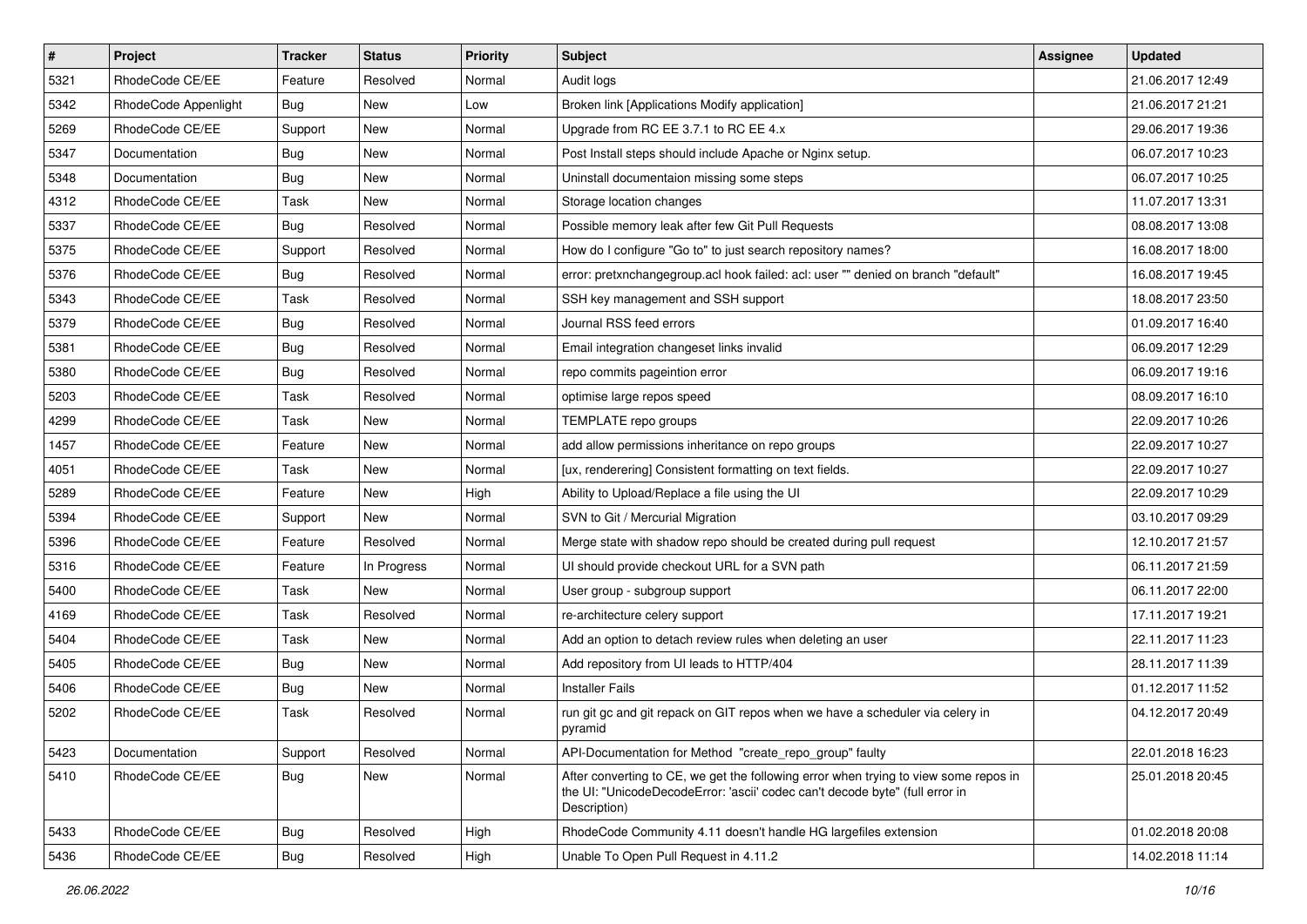| $\vert$ # | Project         | <b>Tracker</b> | <b>Status</b> | Priority | <b>Subject</b>                                                                                             | <b>Assignee</b> | <b>Updated</b>   |
|-----------|-----------------|----------------|---------------|----------|------------------------------------------------------------------------------------------------------------|-----------------|------------------|
| 5439      | Documentation   | Bug            | New           | Low      | JIRA Integration description: Wrong sample link                                                            |                 | 14.02.2018 14:25 |
| 2844      | RhodeCode CE/EE | Task           | <b>New</b>    | Normal   | Update Bcrypt to a maintained version                                                                      |                 | 17.02.2018 20:37 |
| 5412      | RhodeCode CE/EE | Bug            | Resolved      | Normal   | Webhook for "pullrequest commented" event returns incomplete data                                          |                 | 27.02.2018 18:00 |
| 5371      | RhodeCode CE/EE | Bug            | New           | Normal   | Comment times in Pull Requests are off by 1 day                                                            |                 | 10.04.2018 15:11 |
| 5414      | RhodeCode CE/EE | <b>Bug</b>     | <b>New</b>    | High     | When Opening New Pull Request, Target Revision Default Is Undesireable                                     |                 | 11.04.2018 23:20 |
| 5457      | RhodeCode CE/EE | Bug            | Resolved      | Normal   | Internal server error on full-text search settings page with Elasticsearch                                 |                 | 16.04.2018 09:08 |
| 4045      | RhodeCode CE/EE | Task           | New           | Normal   | File permissions                                                                                           |                 | 17.04.2018 21:49 |
| 4109      | RhodeCode CE/EE | Bug            | New           | Normal   | [files] The "switch to commit" widget is broken after using browser back button                            |                 | 17.04.2018 21:50 |
| 4290      | RhodeCode CE/EE | Task           | <b>New</b>    | Normal   | Allow to transplant the review status to merged commits                                                    |                 | 17.04.2018 21:50 |
| 5391      | RhodeCode CE/EE | Task           | Resolved      | High     | Secure Email change                                                                                        |                 | 17.04.2018 21:50 |
| 3364      | RhodeCode CE/EE | Support        | New           | High     | Allow Specifying the Commit Message for Pull Request Merges                                                |                 | 17.04.2018 21:51 |
| 5444      | RhodeCode CE/EE | Bug            | Resolved      | Normal   | Error while creating a pull request on a Mercurial repository                                              |                 | 17.04.2018 22:29 |
| 5471      | RhodeCode CE/EE | Bug            | <b>New</b>    | Normal   | Webhook integration failing: need more than 3 values to unpack                                             |                 | 01.06.2018 02:26 |
| 5475      | RhodeCode CE/EE | Bug            | New           | Normal   | Unable to locate user in OpenLDAP directory via Idaps                                                      |                 | 08.06.2018 20:06 |
| 4089      | RhodeCode CE/EE | Bug            | Resolved      | Normal   | svn repository does not exist                                                                              |                 | 12.06.2018 12:29 |
| 5187      | RhodeCode CE/EE | Feature        | Resolved      | Normal   | changelog dynamic loading of commits                                                                       |                 | 12.06.2018 12:31 |
| 5460      | RhodeCode CE/EE | Bug            | <b>New</b>    | Low      | Repo creation stuck when remote clone returns partial http code 500                                        |                 | 06.07.2018 19:14 |
| 5484      | RhodeCode CE/EE | Support        | <b>New</b>    | Normal   | Setting up ssh, remote hg not found                                                                        |                 | 06.07.2018 23:41 |
| 5462      | RhodeCode CE/EE | Bug            | New           | Normal   | create repo api fails with celery enabled                                                                  |                 | 10.07.2018 17:49 |
| 5489      | RhodeCode CE/EE | Bug            | Resolved      | High     | grant_user_permission_to_repo_group API call fails to set permissions on child<br>repos                    |                 | 11.07.2018 09:57 |
| 5408      | Documentation   | Task           | Resolved      | Low      | Upate nginx documentation for non standard SSL port                                                        |                 | 12.07.2018 23:21 |
| 5450      | RhodeCode Tools | Bug            | <b>New</b>    | Normal   | rhodecode-api get license info no longer works                                                             |                 | 17.07.2018 15:01 |
| 5492      | RhodeCode CE/EE | Bug            | New           | Normal   | VCSServer + SVN 1.10                                                                                       |                 | 26.07.2018 15:01 |
| 5496      | RhodeCode CE/EE | Support        | New           | Normal   | database migration 4.11.6 mysql to 4.12.4 postgres                                                         |                 | 27.08.2018 21:17 |
| 5461      | RhodeCode CE/EE | Bug            | Resolved      | Normal   | Changes to user group permissions via API are not audit logged                                             |                 | 30.08.2018 09:47 |
| 5491      | RhodeCode CE/EE | Support        | New           | Urgent   | Upgrade RhodeCode Community + VCSSERVER from 4.10.4 to 4.12.4, pull request<br>stop working with reviewers |                 | 30.08.2018 09:47 |
| 5468      | RhodeCode CE/EE | Support        | New           | Normal   | Check logic for updating last commit for repository groups                                                 |                 | 30.08.2018 09:47 |
| 4044      | RhodeCode CE/EE | Feature        | Resolved      | Normal   | <b>Branch permissions</b>                                                                                  |                 | 30.08.2018 09:48 |
| 5497      | RhodeCode CE/EE | Support        | New           | Normal   | hg push hangs                                                                                              |                 | 30.08.2018 22:15 |
| 5495      | RhodeCode CE/EE | Support        | New           | Normal   | Idap to crowd users_groups sync source                                                                     |                 | 10.09.2018 22:09 |
| 5499      | RhodeCode CE/EE | Support        | New           | Normal   | ERROR [celery.worker.consumer.consumer] consumer: Cannot connect                                           |                 | 11.09.2018 08:39 |
| 5500      | RhodeCode CE/EE | <b>Bug</b>     | New           | Normal   | How to enable/set "RC_SKIP_HOOKS" to disable svn hooks?                                                    |                 | 02.10.2018 07:45 |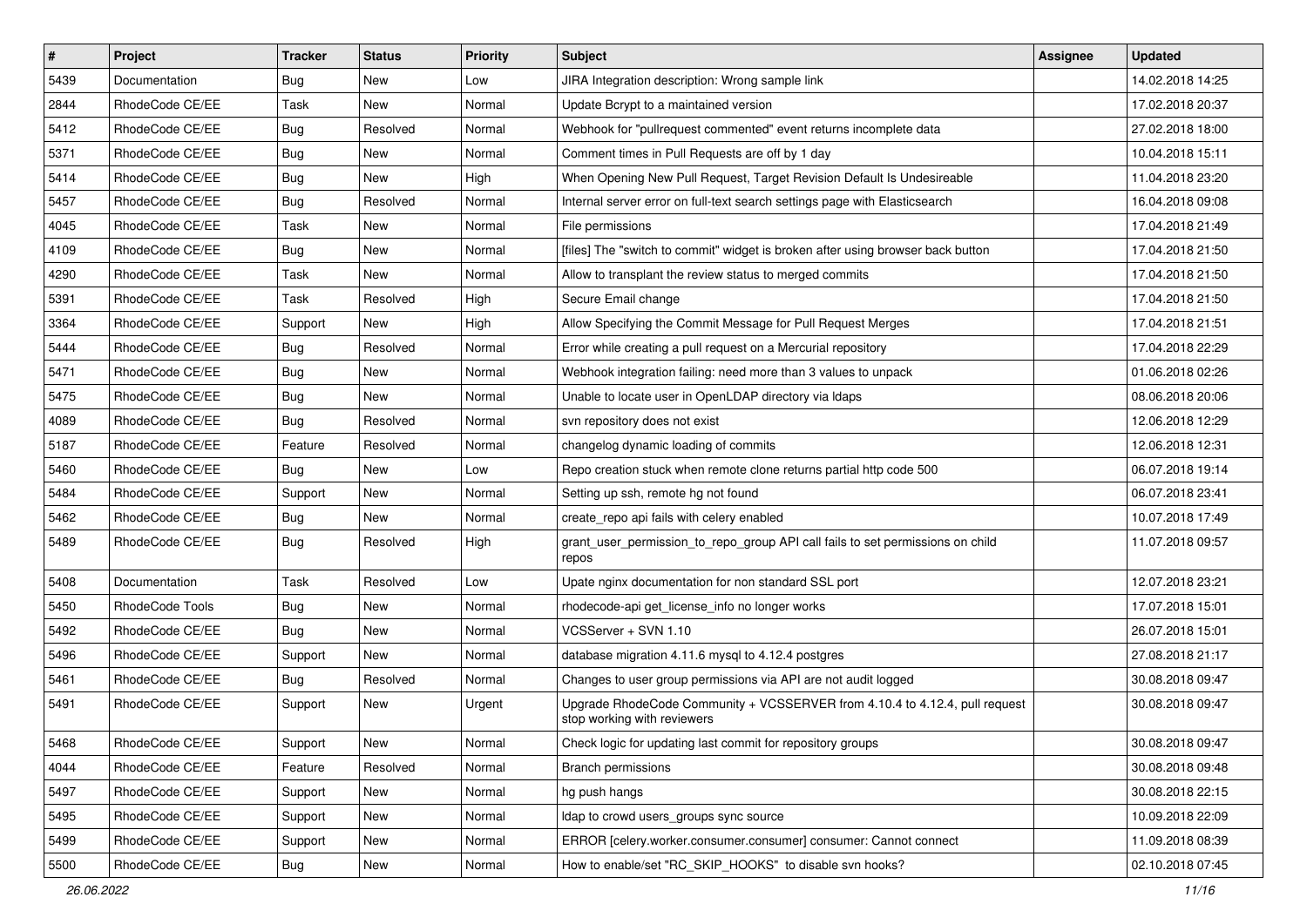| $\pmb{\#}$ | <b>Project</b>    | <b>Tracker</b> | <b>Status</b> | <b>Priority</b> | Subject                                                                                                                           | Assignee | <b>Updated</b>   |
|------------|-------------------|----------------|---------------|-----------------|-----------------------------------------------------------------------------------------------------------------------------------|----------|------------------|
| 5504       | RhodeCode CE/EE   | Feature        | New           | Normal          | Buttons to copy commit hash and to expand the commit message in the repo<br>summary view                                          |          | 26.10.2018 00:59 |
| 5506       | RhodeCode CE/EE   | Bug            | New           | Normal          | Web UI fonts are not looking good and is difficult to read for people with low vision                                             |          | 26.10.2018 09:38 |
| 5304       | RhodeCode CE/EE   | <b>Bug</b>     | Resolved      | Normal          | Email template not correct                                                                                                        |          | 31.10.2018 08:36 |
| 5297       | RhodeCode CE/EE   | <b>Bug</b>     | Resolved      | Normal          | Locale fails on a SuSE system                                                                                                     |          | 31.10.2018 08:36 |
| 5482       | RhodeCode CE/EE   | <b>Bug</b>     | Resolved      | Normal          | Changing a repo's 'Remote pull uri' in its Settings fails with 'No repo type specified'                                           |          | 31.10.2018 08:37 |
| 5503       | RhodeCode CE/EE   | Support        | New           | Normal          | failed to upgrade to 4.13.3                                                                                                       |          | 06.11.2018 18:28 |
| 5512       | RhodeCode CE/EE   | Bug            | New           | Normal          | Show commit phase in summary view                                                                                                 |          | 09.11.2018 21:37 |
| 5511       | RhodeCode CE/EE   | Feature        | <b>New</b>    | Normal          | New feature to synchronize the fork with the remote repo from the summary page                                                    |          | 13.11.2018 01:23 |
| 5509       | RhodeCode CE/EE   | Bug            | New           | Normal          | Remove `limportant attributes` from UI elements                                                                                   |          | 07.12.2018 07:40 |
| 5502       | RhodeCode CE/EE   | <b>Bug</b>     | Resolved      | High            | 500 error when using multiple custom branch permissions                                                                           |          | 07.12.2018 09:49 |
| 5505       | RhodeCode CE/EE   | Bug            | Resolved      | Normal          | Notification emails from RhodeCode is garbled in Outlook 2016 web client                                                          |          | 07.12.2018 09:49 |
| 5517       | RhodeCode CE/EE   | Bug            | Resolved      | Urgent          | Problem with upgrading to Community-4.15                                                                                          |          | 11.12.2018 06:32 |
| 5519       | RhodeCode CE/EE   | <b>Bug</b>     | New           | High            | User unable to fork the repo despite setting Repository Forking to Disabled                                                       |          | 11.12.2018 22:21 |
| 5524       | RhodeCode CE/EE   | <b>Bug</b>     | <b>New</b>    | High            | Cannot log into RhodeCode anymore                                                                                                 |          | 15.01.2019 17:08 |
| 5527       | RhodeCode CE/EE   | Support        | New           | Normal          | API: expose human readable failure reason                                                                                         |          | 30.01.2019 17:43 |
| 5529       | Documentation     | Support        | New           | Normal          | Documentation does not detail watched repositories                                                                                |          | 07.02.2019 00:16 |
| 5530       | RhodeCode CE/EE   | Bug            | Resolved      | Normal          | Email integration has incorrect url                                                                                               |          | 09.02.2019 10:33 |
| 5535       | RhodeCode Control | <b>Bug</b>     | New           | Normal          | improper rollback on upgrade failure                                                                                              |          | 09.02.2019 21:12 |
| 5533       | RhodeCode Control | Feature        | In Progress   | Normal          | Support busybox tar                                                                                                               |          | 09.02.2019 22:09 |
| 5534       | RhodeCode Control | Feature        | New           | Normal          | extract/preload subcommand                                                                                                        |          | 14.02.2019 14:45 |
| 5538       | RhodeCode CE/EE   | <b>Bug</b>     | New           | Normal          | internal server error (UnicodeDecodeError) during rhodecode-index request                                                         |          | 20.02.2019 14:43 |
| 5540       | RhodeCode CE/EE   | Bug            | <b>New</b>    | Normal          | Rhode Code 4.15.2 VCS Caching(?) behaviour                                                                                        |          | 25.02.2019 17:01 |
| 5543       | RhodeCode CE/EE   | Feature        | New           | Normal          | Repo API should have equivalent get_repo_audit_logs() to User API call<br>get_user_audit_logs()                                   |          | 26.02.2019 12:22 |
| 5544       | RhodeCode CE/EE   | Support        | Resolved      | Normal          | Use of authentication token with LDAP account results in account lockout when max<br>bad password attempts are configured in LDAP |          | 27.02.2019 10:09 |
| 5545       | RhodeCode CE/EE   | Bug            | New           | Normal          | Merge commit to contain the username/reponame of the origin                                                                       |          | 28.02.2019 13:46 |
| 5515       | RhodeCode CE/EE   | Bug            | Resolved      | Normal          | PR default reviewer is incorrect                                                                                                  |          | 28.02.2019 13:52 |
| 5521       | RhodeCode CE/EE   | Bug            | Resolved      | Normal          | Proxing SVN http requests does not work when using prefix for rhodecode.                                                          |          | 28.02.2019 13:52 |
| 5522       | RhodeCode CE/EE   | <b>Bug</b>     | Resolved      | Low             | vcsserver fails when url contains extra "/"                                                                                       |          | 28.02.2019 13:52 |
| 5520       | RhodeCode CE/EE   | Feature        | Resolved      | Normal          | Show the head commits shas when the merge is prevented due to multiple heads                                                      |          | 28.02.2019 13:52 |
| 5490       | RhodeCode CE/EE   | Bug            | Resolved      | Normal          | Changes to repo group permissions via API are not audit logged                                                                    |          | 28.02.2019 13:52 |
| 5528       | RhodeCode CE/EE   | Bug            | Resolved      | High            | Empty Unicode file causes the PR to return HTTP 500                                                                               |          | 28.02.2019 13:52 |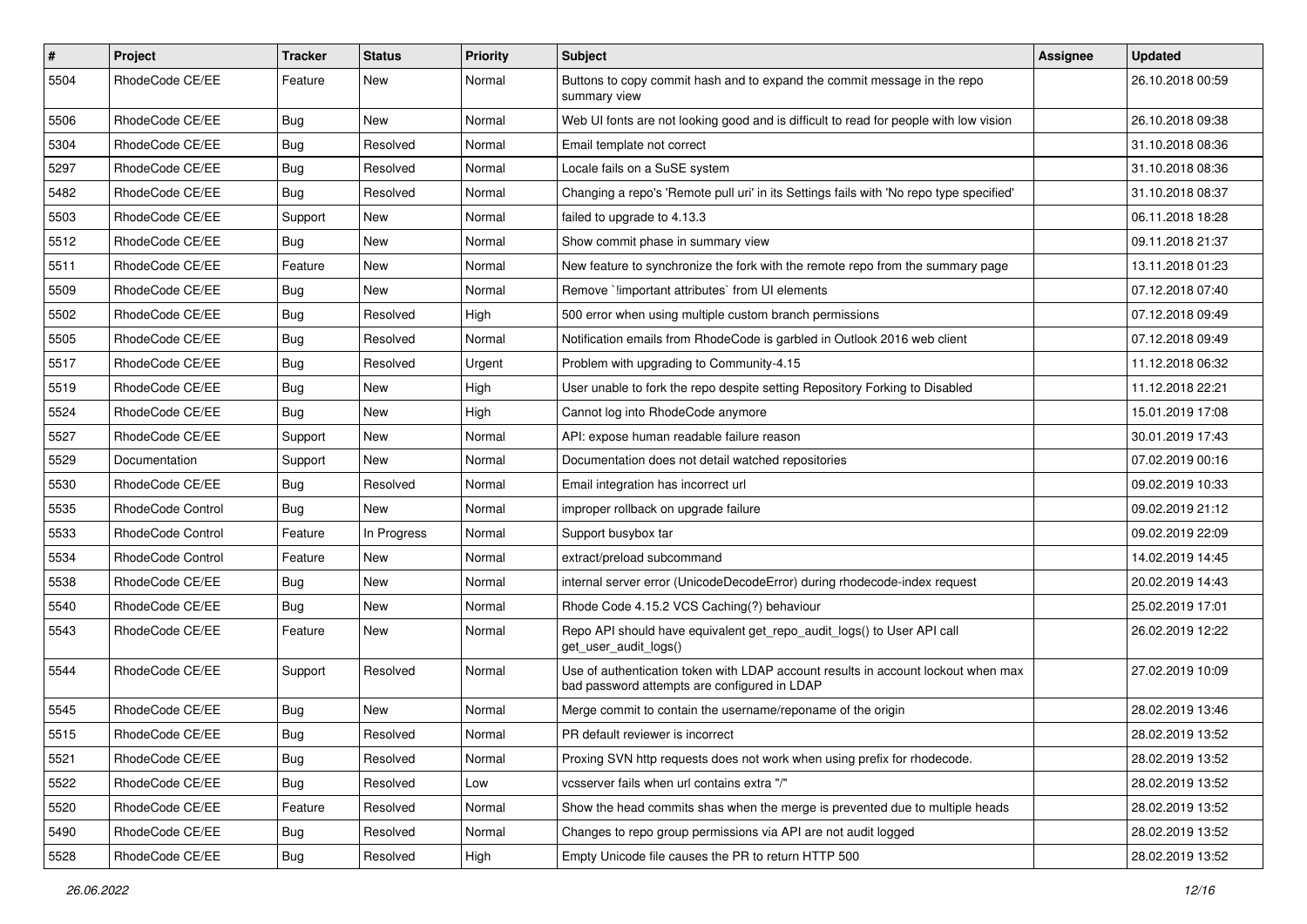| $\sharp$ | Project           | <b>Tracker</b> | <b>Status</b> | <b>Priority</b> | Subject                                                                                                           | <b>Assignee</b> | <b>Updated</b>   |
|----------|-------------------|----------------|---------------|-----------------|-------------------------------------------------------------------------------------------------------------------|-----------------|------------------|
| 5537     | RhodeCode CE/EE   | Task           | Resolved      | Normal          | Add owner to create pull request API                                                                              |                 | 28.02.2019 13:52 |
| 5536     | RhodeCode CE/EE   | Feature        | Resolved      | Low             | Ability to disable server-side SSH key generation                                                                 |                 | 28.02.2019 13:52 |
| 5547     | RhodeCode CE/EE   | Bug            | New           | Normal          | UI not consistent between Firefox and Chrome                                                                      |                 | 01.03.2019 23:35 |
| 5546     | RhodeCode CE/EE   | Support        | Resolved      | Normal          | experiments with mercurial 4.9                                                                                    |                 | 26.03.2019 09:23 |
| 5494     | RhodeCode CE/EE   | Bug            | New           | Normal          | rccontrol's python package management causes slow VCS SSH                                                         |                 | 02.04.2019 11:56 |
| 5395     | RhodeCode CE/EE   | Support        | Resolved      | Normal          | Svn protocols and performance                                                                                     |                 | 04.04.2019 18:08 |
| 5550     | RhodeCode CE/EE   | Bug            | New           | Normal          | 500 Internal Server Error   The server has either erred or is incapable of performing<br>the requested operation. |                 | 18.04.2019 17:12 |
| 5551     | Documentation     | Bug            | <b>New</b>    | Normal          | Mention LargeFile and LFS in the Backup page                                                                      |                 | 21.04.2019 20:58 |
| 5552     | RhodeCode CE/EE   | Feature        | <b>New</b>    | High            | PR dependency across repos                                                                                        |                 | 22.06.2019 01:15 |
| 5559     | RhodeCode CE/EE   | Bug            | New           | Normal          | Timezone handling issue on repos list                                                                             |                 | 07.07.2019 22:19 |
| 5513     | RhodeCode CE/EE   | Bug            | Resolved      | High            | Gist: GitHub flavoured markdown gist creation fails                                                               |                 | 07.07.2019 22:21 |
| 5399     | RhodeCode CE/EE   | Bug            | In Progress   | High            | Issues with Git LFS integration                                                                                   |                 | 07.07.2019 22:21 |
| 5558     | RhodeCode CE/EE   | <b>Bug</b>     | Resolved      | Low             | Commit compare window covers text                                                                                 |                 | 08.07.2019 18:12 |
| 5507     | RhodeCode CE/EE   | Bug            | Resolved      | Normal          | Markdown rendering needs improvement                                                                              |                 | 15.08.2019 15:40 |
| 5570     | RhodeCode CE/EE   | Bug            | <b>New</b>    | Normal          | Remap repositories always fail in RhodeCode community                                                             |                 | 04.10.2019 14:50 |
| 5571     | RhodeCode CE/EE   | <b>Bug</b>     | Resolved      | Normal          | redmine does not work with firefox any more                                                                       |                 | 25.10.2019 12:38 |
| 5557     | RhodeCode CE/EE   | Bug            | Resolved      | Normal          | Consider removing slashes from the RSS feed names                                                                 |                 | 31.10.2019 19:54 |
| 5541     | RhodeCode CE/EE   | Support        | <b>New</b>    | Normal          | <b>SVN Settings: Repository Patterns</b>                                                                          |                 | 16.12.2019 15:35 |
| 5200     | RhodeCode CE/EE   | Task           | New           | Normal          | investigate search improvements                                                                                   |                 | 16.12.2019 16:04 |
| 5556     | RhodeCode CE/EE   | Bug            | New           | Normal          | After upgrade RhodeCode Enterprise, pull request via API adds repo owner as<br>default reviewer                   |                 | 01.01.2020 13:09 |
| 5582     | RhodeCode Control | Feature        | <b>New</b>    | Normal          | Add the version number of a PR in the HTTP API                                                                    |                 | 15.01.2020 10:45 |
| 5573     | RhodeCode CE/EE   | Bug            | Resolved      | Normal          | Wrong notification Base Url for Email-Integrations                                                                |                 | 16.01.2020 08:53 |
| 5567     | RhodeCode CE/EE   | <b>Bug</b>     | Resolved      | High            | Error after PR was updated                                                                                        |                 | 20.01.2020 10:04 |
| 5575     | RhodeCode CE/EE   | Bug            | Resolved      | Low             | Filtering username containing '-' does not work in Admin audit log panel                                          |                 | 20.01.2020 10:04 |
| 5569     | RhodeCode CE/EE   | <b>Bug</b>     | Resolved      | Normal          | SshWrapper error                                                                                                  |                 | 21.01.2020 02:02 |
| 5554     | RhodeCode CE/EE   | Support        | Resolved      | Normal          | How to increase number of commits shown in pagination on dashboard and<br>changelog                               |                 | 21.01.2020 02:08 |
| 5272     | RhodeCode CE/EE   | Feature        | Resolved      | Normal          | Pull Request checklist                                                                                            |                 | 21.01.2020 02:09 |
| 5518     | RhodeCode CE/EE   | Bug            | Resolved      | Normal          | Zero-sized files in /rhodecode/config/rcextensions/examples                                                       |                 | 21.01.2020 02:18 |
| 5469     | RhodeCode CE/EE   | Feature        | Resolved      | Normal          | elastisearch > 2.x not supported ?                                                                                |                 | 21.01.2020 02:19 |
| 5229     | RhodeCode CE/EE   | Task           | Resolved      | Normal          | add support for https://clipboardjs.com/                                                                          |                 | 21.01.2020 02:19 |
| 5584     | RhodeCode CE/EE   | Feature        | New           | Normal          | "update pull request link" message on vcs client                                                                  |                 | 23.01.2020 10:32 |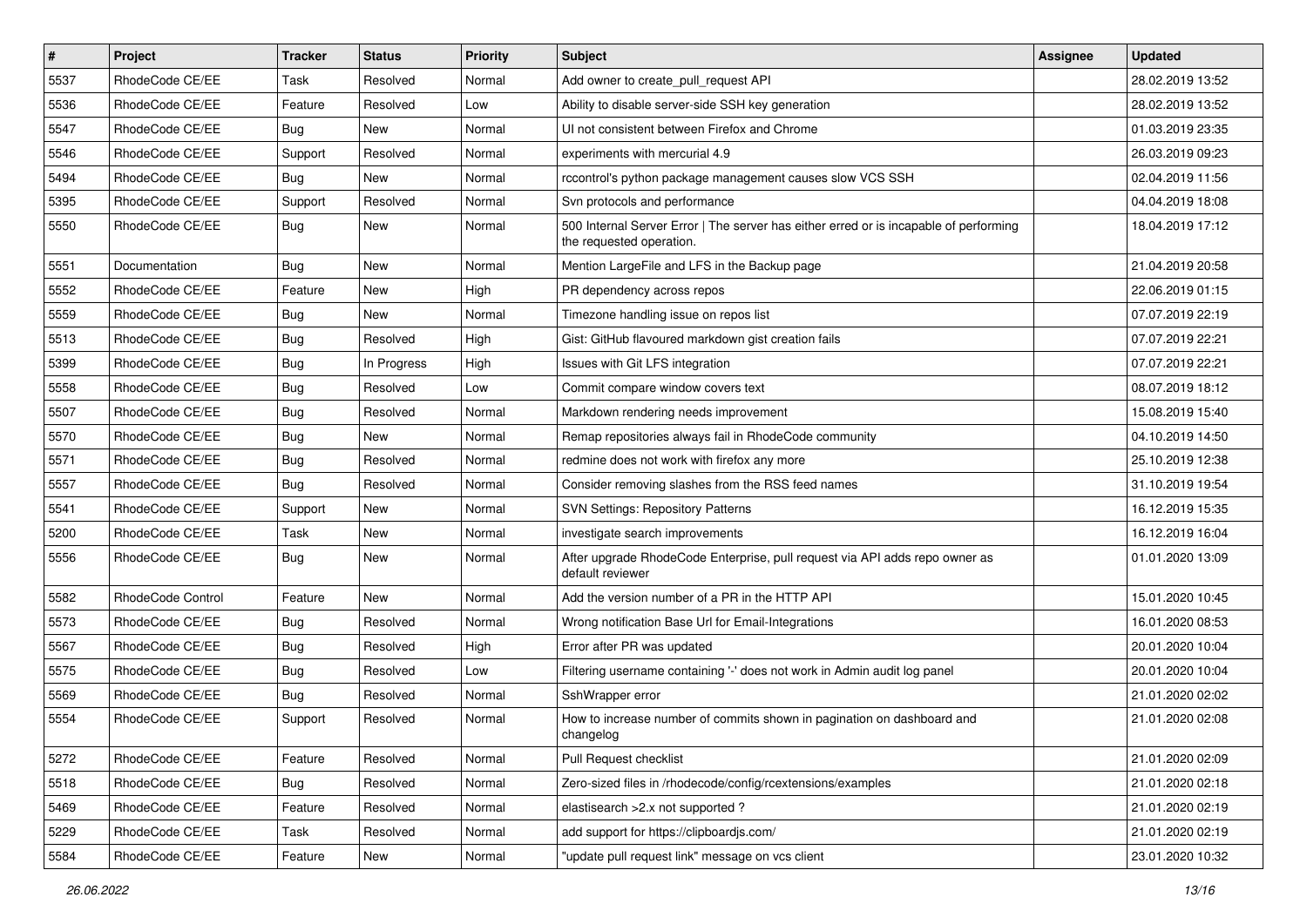| $\vert$ # | Project         | Tracker    | <b>Status</b> | <b>Priority</b> | <b>Subject</b>                                                                                           | <b>Assignee</b> | <b>Updated</b>   |
|-----------|-----------------|------------|---------------|-----------------|----------------------------------------------------------------------------------------------------------|-----------------|------------------|
| 5588      | RhodeCode CE/EE | <b>Bug</b> | New           | Normal          | wrong rendering of issue tracker pattern                                                                 |                 | 29.01.2020 11:24 |
| 5586      | RhodeCode CE/EE | Feature    | New           | Normal          | @mention should be a link                                                                                |                 | 29.01.2020 11:46 |
| 5591      | Documentation   | Support    | New           | Normal          | documentation typo                                                                                       |                 | 04.02.2020 19:43 |
| 5593      | RhodeCode CE/EE | Support    | New           | Normal          | SSH connections                                                                                          |                 | 17.02.2020 16:18 |
| 3981      | RhodeCode CE/EE | Feature    | Resolved      | Normal          | Add cloud hosting like Gitlab, GitHub                                                                    |                 | 02.03.2020 09:14 |
| 5595      | RhodeCode CE/EE | Feature    | New           | Normal          | Group code review mail notification                                                                      |                 | 03.03.2020 10:17 |
| 5598      | Documentation   | Bug        | New           | Low             | Typo in force delete command                                                                             |                 | 19.03.2020 20:10 |
| 5585      | RhodeCode CE/EE | Feature    | Resolved      | Normal          | Minimize downtime on rccontrol upgrade                                                                   |                 | 27.03.2020 09:45 |
| 5603      | RhodeCode CE/EE | Feature    | Resolved      | Normal          | Code search - highlight matching search terms                                                            |                 | 30.03.2020 11:16 |
| 5605      | RhodeCode CE/EE | Bug        | Resolved      | Normal          | Cannot set subversion compatibility to 1.10                                                              |                 | 30.03.2020 17:27 |
| 5609      | RhodeCode CE/EE | Support    | Resolved      | Normal          | Change git diff algorithm                                                                                |                 | 31.03.2020 22:08 |
| 5596      | RhodeCode CE/EE | Bug        | Resolved      | Normal          | Pull Request duplicated after description edit                                                           |                 | 14.04.2020 13:28 |
| 5583      | RhodeCode CE/EE | Feature    | Resolved      | Normal          | rcextensions hook for pull request comment                                                               |                 | 23.04.2020 13:42 |
| 5614      | RhodeCode CE/EE | Feature    | Resolved      | Normal          | Show context function name in hg diffs                                                                   |                 | 23.04.2020 13:43 |
| 5617      | RhodeCode CE/EE | Feature    | New           | Normal          | Allow PRs to non-head bookmarks                                                                          |                 | 20.05.2020 12:25 |
| 5561      | RhodeCode CE/EE | Bug        | Resolved      | Normal          | PR diff doesn't update when target changes                                                               |                 | 21.05.2020 11:53 |
| 5618      | RhodeCode CE/EE | Support    | New           | Normal          | Getting HTTP 502 Bad Gateway when trying to push (or clone) on a slow network                            |                 | 27.05.2020 21:56 |
| 5594      | RhodeCode CE/EE | <b>Bug</b> | Resolved      | Normal          | Credentials in Repository Settings for Pull requests are exposed                                         |                 | 28.05.2020 20:25 |
| 5555      | RhodeCode CE/EE | <b>Bug</b> | Resolved      | Normal          | Making Repository Public does not update the Default User Permissions                                    |                 | 28.05.2020 20:26 |
| 5590      | RhodeCode CE/EE | Bug        | New           | Normal          | Pull Request creation takes 2 minutes                                                                    |                 | 28.05.2020 20:48 |
| 5601      | RhodeCode CE/EE | Feature    | Resolved      | Normal          | Default navigation should be by branch name not commit id                                                |                 | 04.06.2020 23:51 |
| 5619      | RhodeCode CE/EE | <b>Bug</b> | Resolved      | Normal          | Setting Landing Commit to SVN Trunk results in Files tab hitting a 404                                   |                 | 04.06.2020 23:51 |
| 5620      | RhodeCode CE/EE | Bug        | Resolved      | Normal          | Regression of mail rendering in Thunderbird                                                              |                 | 15.06.2020 16:45 |
| 5621      | RhodeCode CE/EE | <b>Bug</b> | Resolved      | Urgent          | LDAP + User Groups authentication plugin not working after upgrade to 4.19.x                             |                 | 15.06.2020 17:56 |
| 5624      | RhodeCode CE/EE | <b>Bug</b> | New           | Normal          | Timeout when trying to test SMTP email configuration                                                     |                 | 01.07.2020 20:01 |
| 5625      | Documentation   | <b>Bug</b> | New           | Normal          | Feedback on RhodeCode Full-text search docs                                                              |                 | 02.07.2020 19:22 |
| 5626      | RhodeCode CE/EE | <b>Bug</b> | New           | Normal          | Whoosh full-text indexing is fully indexing all repos, not recognizing forks                             |                 | 02.07.2020 19:24 |
| 5627      | Documentation   | <b>Bug</b> | New           | Normal          | Immediate re-run of rhodecode-index throws warnings on some repos (and suggests<br>rebuild from scratch) |                 | 02.07.2020 19:41 |
| 5531      | RhodeCode Tools | Bug        | New           | Normal          | rhodecode-index: default cli opts overwrite given mapping file                                           |                 | 17.07.2020 17:36 |
| 5629      | RhodeCode CE/EE | Bug        | New           | Normal          | Diff truncated on small files                                                                            |                 | 21.07.2020 08:58 |
| 5630      | RhodeCode CE/EE | <b>Bug</b> | New           | Normal          | Inline comments do not follow the line of code                                                           |                 | 21.07.2020 11:25 |
| 5623      | RhodeCode CE/EE | <b>Bug</b> | Resolved      | Normal          | Credentials for remote repository URL leaking in Repository Header                                       |                 | 22.07.2020 00:47 |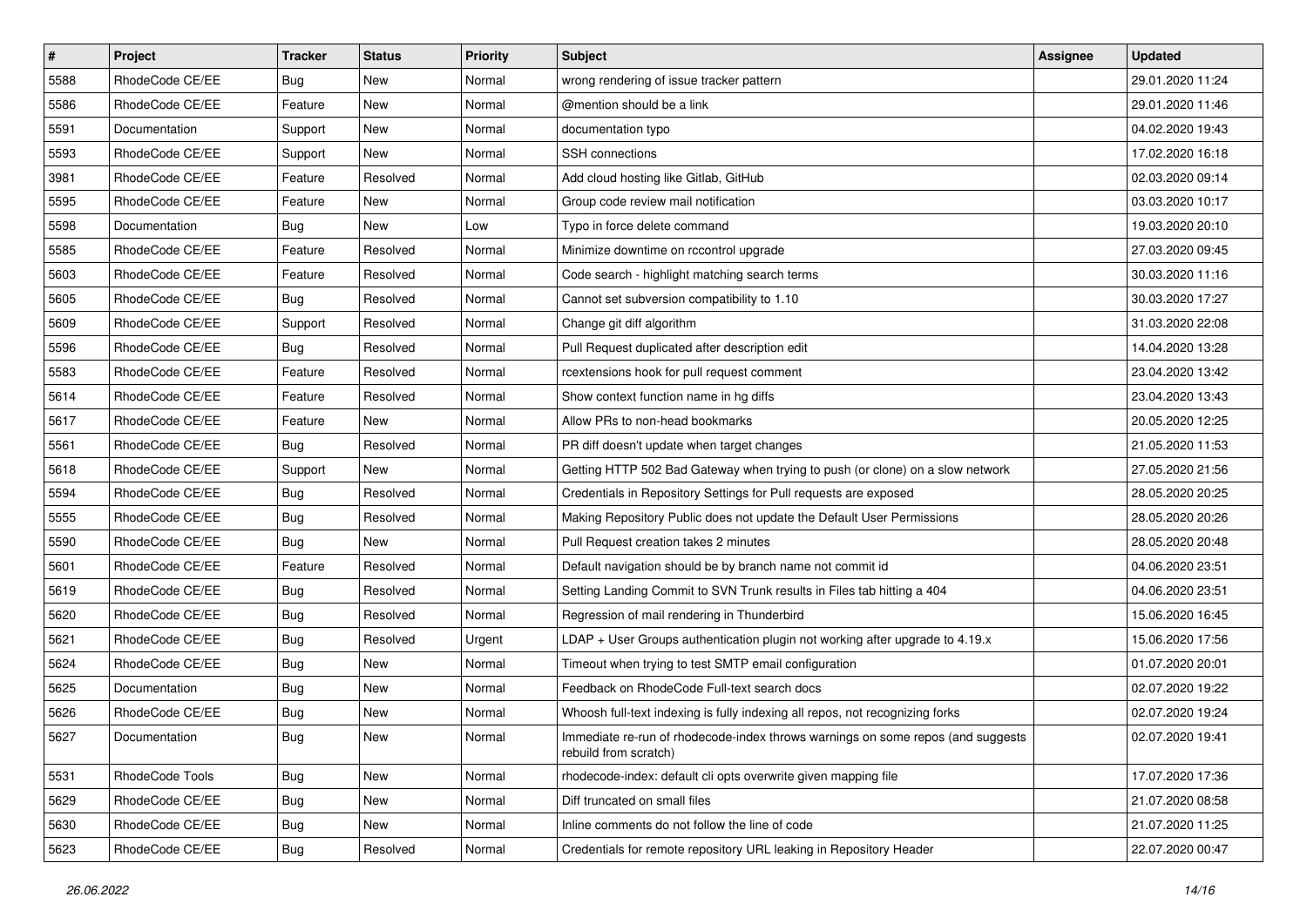| $\pmb{\#}$ | Project         | <b>Tracker</b> | <b>Status</b> | <b>Priority</b> | <b>Subject</b>                                                                                                                       | Assignee | <b>Updated</b>   |
|------------|-----------------|----------------|---------------|-----------------|--------------------------------------------------------------------------------------------------------------------------------------|----------|------------------|
| 5622       | RhodeCode CE/EE | Bug            | Resolved      | High            | Upgrade from 4.18.3 to 4.19.3 broke all PRs                                                                                          |          | 28.07.2020 16:44 |
| 5574       | RhodeCode CE/EE | Feature        | Resolved      | Normal          | hg: Information for external hooks                                                                                                   |          | 30.07.2020 15:40 |
| 5631       | RhodeCode CE/EE | Feature        | New           | Normal          | Change target of PR                                                                                                                  |          | 31.07.2020 17:05 |
| 5632       | RhodeCode CE/EE | Bug            | New           | Normal          | Missing Parent Folder for Personal Repo lacks proper handling                                                                        |          | 03.08.2020 07:56 |
| 5634       | RhodeCode CE/EE | Bug            | Resolved      | Normal          | Quick Search Toolbar bugs out if pull request contains unicode double quote<br>character "                                           |          | 12.10.2020 23:13 |
| 5633       | RhodeCode CE/EE | Bug            | Resolved      | Normal          | Moderately large pull requests fail because inefficient use of reviewer_data_json<br>column in pull requests table                   |          | 12.10.2020 23:13 |
| 5637       | RhodeCode CE/EE | Feature        | <b>New</b>    | Normal          | Clone URL templates - add per repository/namespace                                                                                   |          | 29.10.2020 09:38 |
| 5639       | RhodeCode CE/EE | Support        | New           | High            | 500 Internal Server Error   The server has either erred  after importing Database<br>from backup                                     |          | 22.11.2020 09:15 |
| 5641       | RhodeCode CE/EE | Feature        | <b>New</b>    | Normal          | "Add draft" / (x) button usability                                                                                                   |          | 30.11.2020 20:53 |
| 5635       | RhodeCode CE/EE | Feature        | Resolved      | Normal          | Remember column sorted by of the "Pull Requests You Participate In" table                                                            |          | 30.11.2020 22:30 |
| 5644       | RhodeCode CE/EE | Bug            | New           | Normal          | PR inks to comments not working if files are collapsed                                                                               |          | 02.12.2020 10:42 |
| 5649       | RhodeCode CE/EE | Bug            | New           | Normal          | test-file-upload                                                                                                                     |          | 17.12.2020 23:08 |
| 5645       | RhodeCode CE/EE | Bug            | New           | High            | Rhodecode returns 400 Bad request on huge mercurial repos                                                                            |          | 18.12.2020 06:29 |
| 5600       | RhodeCode CE/EE | Feature        | <b>New</b>    | Normal          | Change default repository landing page                                                                                               |          | 27.01.2021 01:04 |
| 5638       | RhodeCode CE/EE | Feature        | <b>New</b>    | Normal          | Add "Copy full url path" button                                                                                                      |          | 05.02.2021 20:23 |
| 5654       | RhodeCode CE/EE | Bug            | New           | Normal          | Comment formatting broken when containing $@$ in a code block                                                                        |          | 24.02.2021 12:10 |
| 4090       | RhodeCode CE/EE | Bug            | Resolved      | Normal          | test ticket                                                                                                                          |          | 09.03.2021 20:39 |
| 5657       | RhodeCode CE/EE | Bug            | New           | Normal          | Error in maintenance page                                                                                                            |          | 30.03.2021 15:09 |
| 5636       | RhodeCode CE/EE | Bug            | Resolved      | High            | Remap and Rescan 500 Internal Server Error                                                                                           |          | 30.04.2021 08:53 |
| 5643       | RhodeCode CE/EE | Feature        | Resolved      | Low             | jump to bottom of review                                                                                                             |          | 30.04.2021 08:53 |
| 5642       | RhodeCode CE/EE | Feature        | Resolved      | Normal          | pull request version column in commit list                                                                                           |          | 30.04.2021 08:53 |
| 5651       | RhodeCode CE/EE | Bug            | Resolved      | Normal          | Pull requests can get stuck if the diff is too large (it was created by mistake but we<br>can't open it to delete it)                |          | 30.04.2021 08:53 |
| 5652       | RhodeCode CE/EE | Bug            | Resolved      | Normal          | Pull Requests: when title and descriptions contains character [] {} and () index out of<br>bound when attempting to comment/approve. |          | 30.04.2021 08:53 |
| 5656       | RhodeCode CE/EE | Bug            | Resolved      | Normal          | Error for branch permission page                                                                                                     |          | 30.04.2021 08:53 |
| 5560       | RhodeCode CE/EE | Bug            | Resolved      | High            | Check all permission API function to flush caches for auth_perms                                                                     |          | 08.06.2021 23:56 |
| 5655       | RhodeCode CE/EE | Bug            | Resolved      | Normal          | New public gist's id is always auto generated                                                                                        |          | 01.07.2021 12:06 |
| 5664       | RhodeCode CE/EE | Bug            | New           | Normal          | Regression: When assigning permissions, cannot see own group in auto-complete<br>without special conditions                          |          | 29.07.2021 10:49 |
| 5510       | RhodeCode CE/EE | Bug            | New           | High            | AssertionError: unexpected parameters: user_agent & hook_type                                                                        |          | 31.07.2021 11:14 |
| 5434       | RhodeCode CE/EE | Bug            | Resolved      | Immediate       | Locale problem                                                                                                                       |          | 01.10.2021 09:51 |